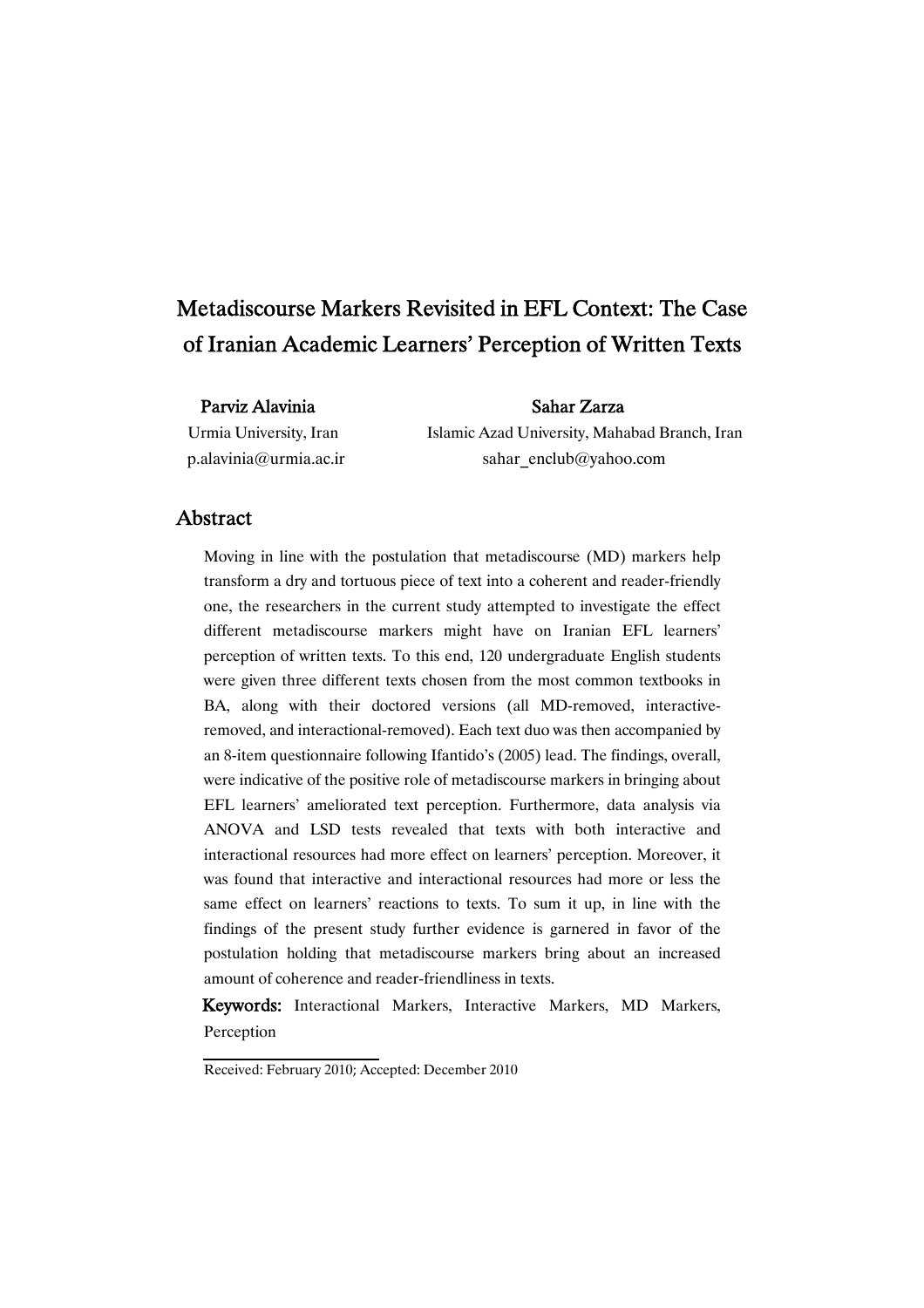# 1. Introduction

The traditional belief that academic writing is purely objective, impersonal and informational, and is mainly after disguising the author and dealing directly with facts is now prone to confutation (Hyland  $&$  Tse, 2004). Indeed, the discourse analysts' interest in recent years is gradually shifting from the traditional focus on ideational dimension of discourse to the ways it functions interpersonally. This view sees the role of academics as not simply producing texts that plausibly represent an external reality, but also as using language to acknowledge, construct and negotiate social relations (Hyland, 2005b). In simpler terms, the authors' principal responsibility is that of drawing the addressees in, and trying to motivate them to follow along. Hence, to communicate effectively, the authors must be able to anticipate their receivers' expectations, requirements and recourses, and try to engage them in their texts and affect their understandings of them. In line with this novel trend, writing and speaking are viewed as social and communicative processes going on between writers and readers or speakers and listeners (Hyland & Tse, 2004; Hyland, 2005a).

The concept of textual interactivity in the domain of academic written discourse, in general, and English for academic purposes, in particular, has come to be scrutinized by a growing body of research striving to determine what linguistic and communicative tools the novice researchers must acquire to become fully socialized into their research community. In tandem with this line of thinking, a writer is required to pay due heed to not only what is being conveyed but also how well it is being conveyed. Accordingly, conscious awareness of the rules and conventions that govern the process of scholarly writing and communication is a prerequisite for efficient written/oral production and perception of academic discourse. With regard to the fact that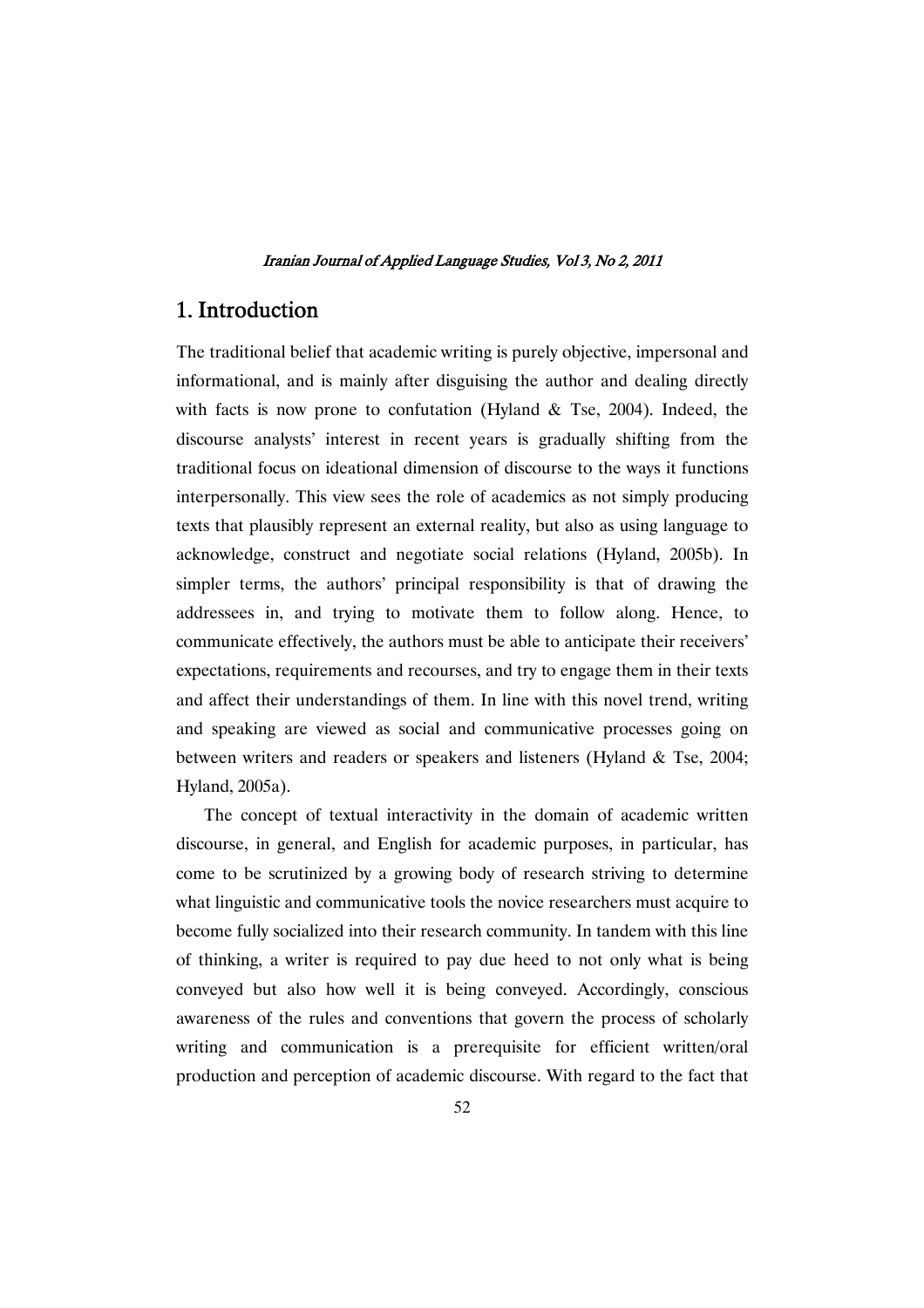metadiscourse markers are known as the most salient discourse organizers bringing about increased levels of awareness and engagement in addressees, an in-depth study of their role in text/discourse analysis might help come up with noticeable breakthroughs concerning textual/discursive production and perception.

Metadiscourse is typically used as an umbrella term to include a heterogeneous assortment of cohesive and interpersonal features which help relate a text to its context through assisting readers to connect, organize, and interpret materials in a way preferred by the writer and with respect to the understandings and values of a particular discourse community (Hyland, 1998). Rather than being a mere stylistic device, metadiscourse, as Mao (1993) contends, takes shape with regard to the rhetorical context in which it is used and the pragmatic function(s) it fulfills. In L2 instructional contexts, it has been posited that an awareness of metadiscourse is particularly useful in helping non-native speakers of English with the difficult task of grasping the writer's stance while reading challenging authentic materials (Cammicottoli, 2003). Bruce (1989) suggested that this ability (metadiscursive awareness) enables non-native learners to better follow the writer's line of reasoning in argumentative texts.

Though several metadiscourse taxonomies have thus far been put forth (e.g., Crismore, Markakanen, & Steffensen, 1993; Dafouz-Milne, 2008; Hyland, 2005a), Hyland's (2005a) categorization is thought to feature as a more theoretically robust and analytically reliable model of metadiscourse. In his model which tries to build upon some earlier models of metadiscourse, Hyland (2001) assumes two main categories for metadiscourse – interactive (instead of textual) and interactional (instead of interpersonal) – following the demarcation made by Thompson (2001) to acknowledge the organizational and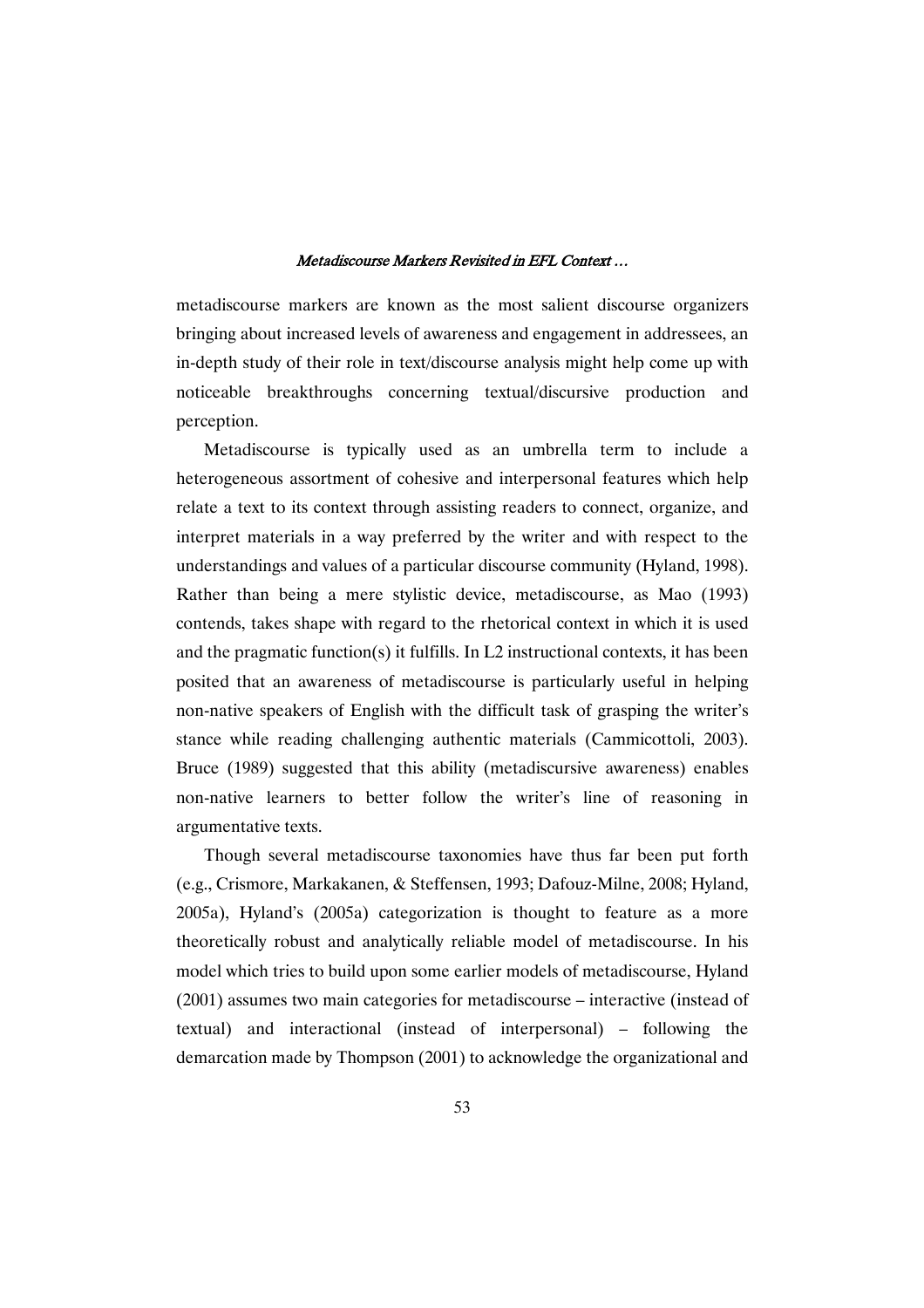evaluative features of interaction. According to Hyland interactive resources are concerned with the ways through which the writer organizes the discourse by paying due heed to the readers' knowledge level, capacity and expected needs. Interactional resources, on the other hand, are utilized to involve the readers in argument by making them aware of the author's standpoint towards both propositional information and readers themselves (Hyland & Tse, 2004).

In spite of the fact that so many researchers have strived to investigate the function of metadiscourse markers and their subcategories in a number of different contexts and genres (e.g., Dafouz-Milne, 2008; Dahl, 2004), few have been of an experimental nature, had contributions to language pedagogy, and tried to tease out the effect of metadiscourse on the students language skills (Parvaresh & Nemati, 2008; Cammicottoli, 2003; Jalilifar & Alipoor, 2007). Though numerous theoreticians and scholars have shown great propensity in probing the significance of metadiscourse knowledge within the context of academic writing, the true effect(s) this crucial segment of discourse might have on learners' perception of written texts seems not to have been given sufficient heed. Thus, in an attempt to somehow bridge the said gap in the literature on metadiscourse, the current study seeks to pinpoint how Iranian EFL learners react to the presence/absence of both interactive and interactional metadiscourse markers in written texts. The significance of the present study also lies in the fact that it opts for a different genre, context of study, and model of analysis. To be able to come up with satisfactory answers apropos the overriding study postulations the following research questions were formulated:

1. Do metadiscourse markers have any significant effect on Iranian EFL learners' perception of written texts?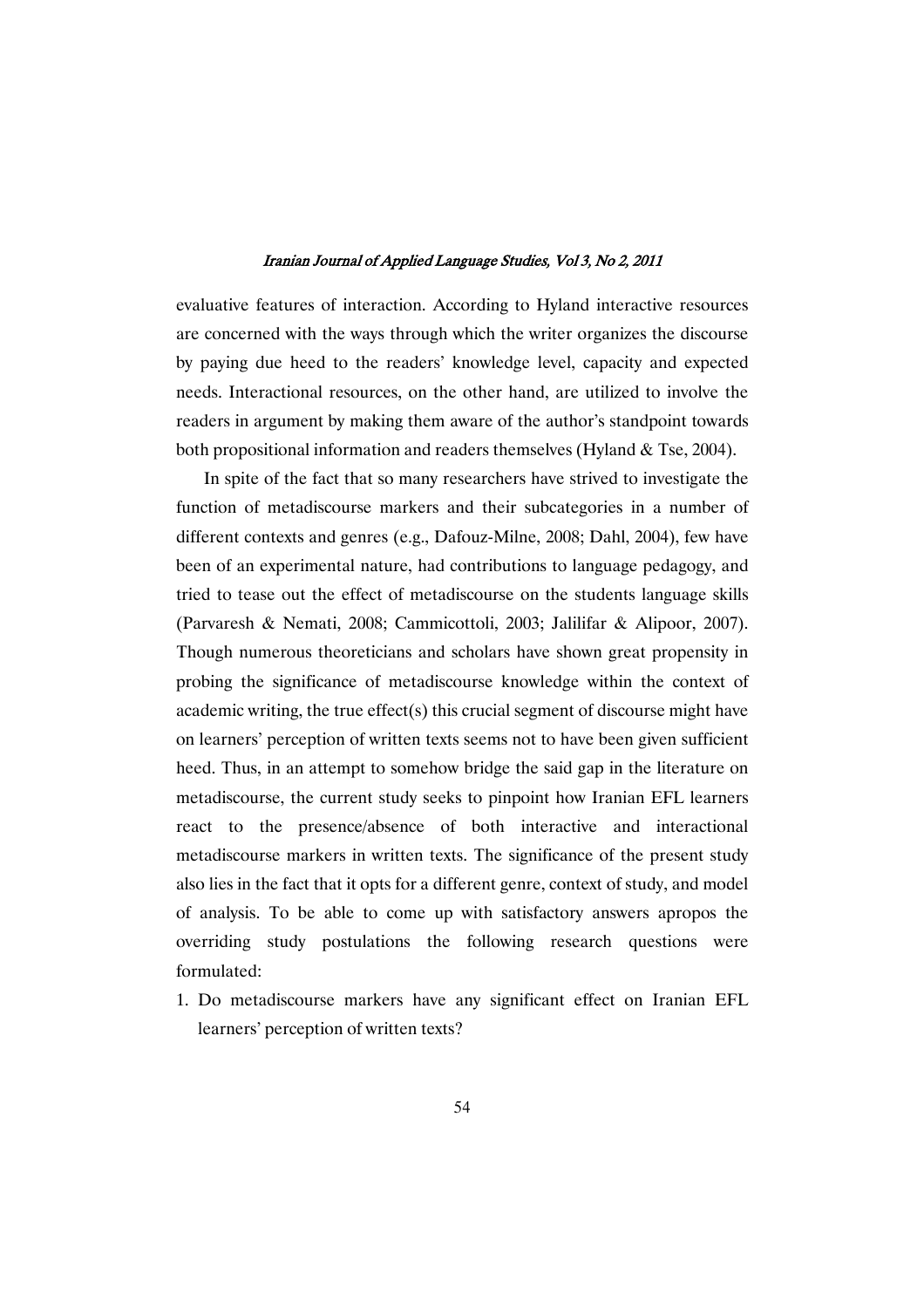- 2. Do interactive markers have any significant effect on Iranian EFL learners' perception of written texts?
- 3. Do interactional markers have any significant effect on Iranian EFL learners' perception of written texts?
- 4. Is there any significant difference between the effect of metadiscourse markers as a whole and interactive and interactional markers in isolation on Iranian EFL learners' perception of written texts?
- 5. Is there any significant difference between the effect of interactive and interactional markers on Iranian EFL learners' perception of written texts?

# 2. Methodology

# 2.1.Participants

This study benefited from the participation of 120 male and female sophomore and junior EFL students majoring in English language and literature as well as translation, in a range of different venues – Faculty of humanities and letters in Urmia University, Azad university of Maraghe, and Payam-e-Noor university of Mahabad and Oshnavieh. All the participants were 20–25 years of age, with females enjoying the outright majority ( $n=66.1\%$ ). The partakers of the study were mainly juniors and seniors, the reason being that the lengthened amount of exposure to academic discourse was thought to bring about increased levels of sensitivity and awareness as to the academic language, structure, coherence, and style/tone. In other words, seniority of learners was conjectured to be in direct relationship with their awareness of the various uses of metadiscourse markers.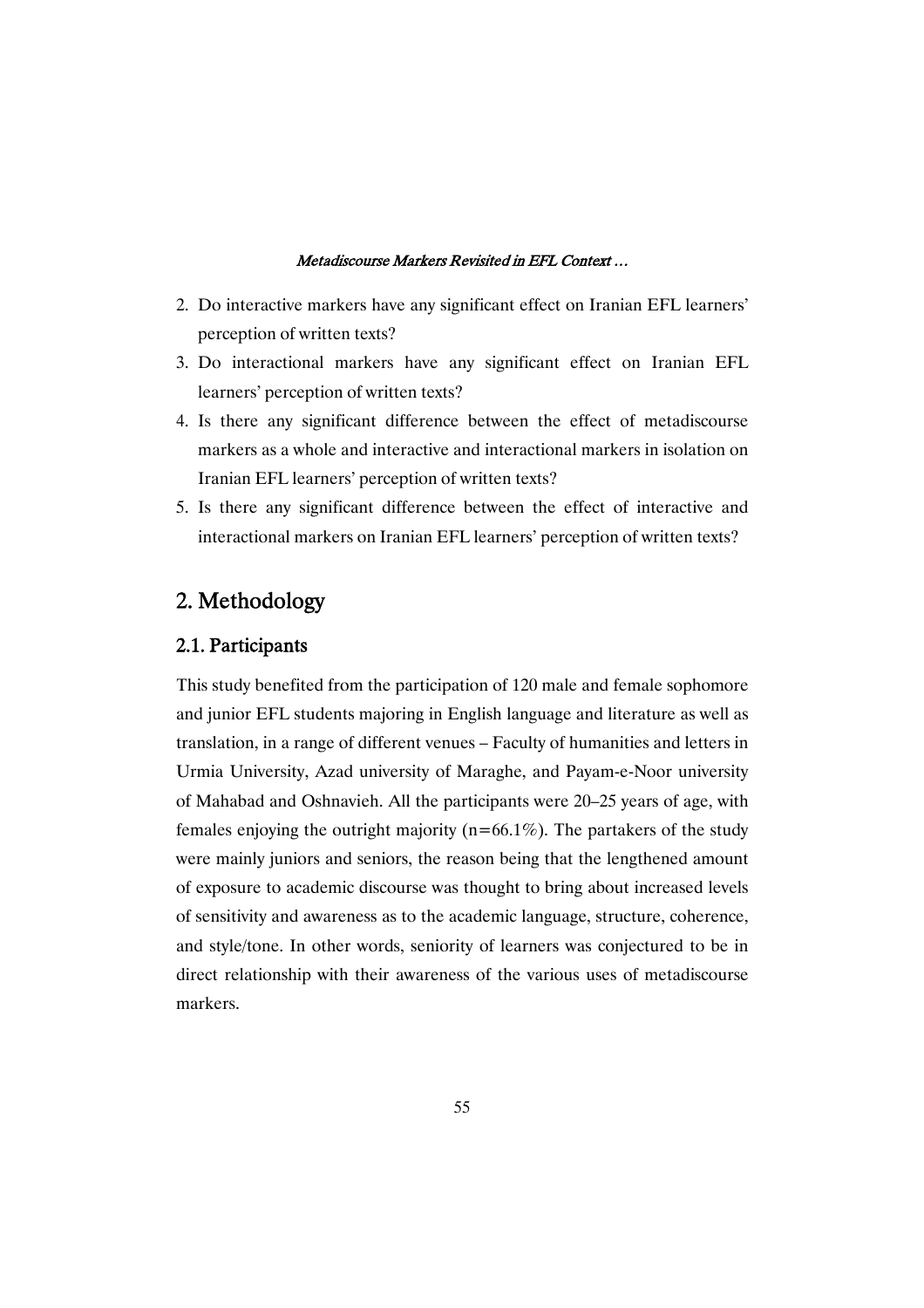### 2.2.Instruments

The major instruments used for data collection procedure were as follows:

# 2.2.1.Texts

Three different texts with the average length of 200 words were selected for the current investigation. All texts were extracted from the most popular course books in the field of TEFL and applied linguistics for undergraduate level (BA degree). Throughout the selection process due care was given to including only those texts that entailed virtually all the categories of metadiscourse markers, with each text encompassing something around 16-20 elements of metadiscourse.

### Text 1

The first undoctored text was adopted from Techniques and Principles in Language Teaching by Diane Larsen-Freeman published in 1986 by Oxford University Press, plus its doctored (interactive-removed) version which was developed by the researchers through removing only interactive elements specifically for the purpose of this study (see appendix A). As was mentioned earlier, Hyland's (2005a) interpersonal model was adopted in this study as a working framework in metadiscourse identification process, due to some shortcomings of previous classifications put forth by other theoreticians. Other alternative incentives urging the researcher to opt for Hyland's (2005a) taxonomy were its being recent, simple, clear, and inclusive as well as its being built upon previous models. Table 1 illustrates the interactive elements of metadiscourse which were removed from text 1.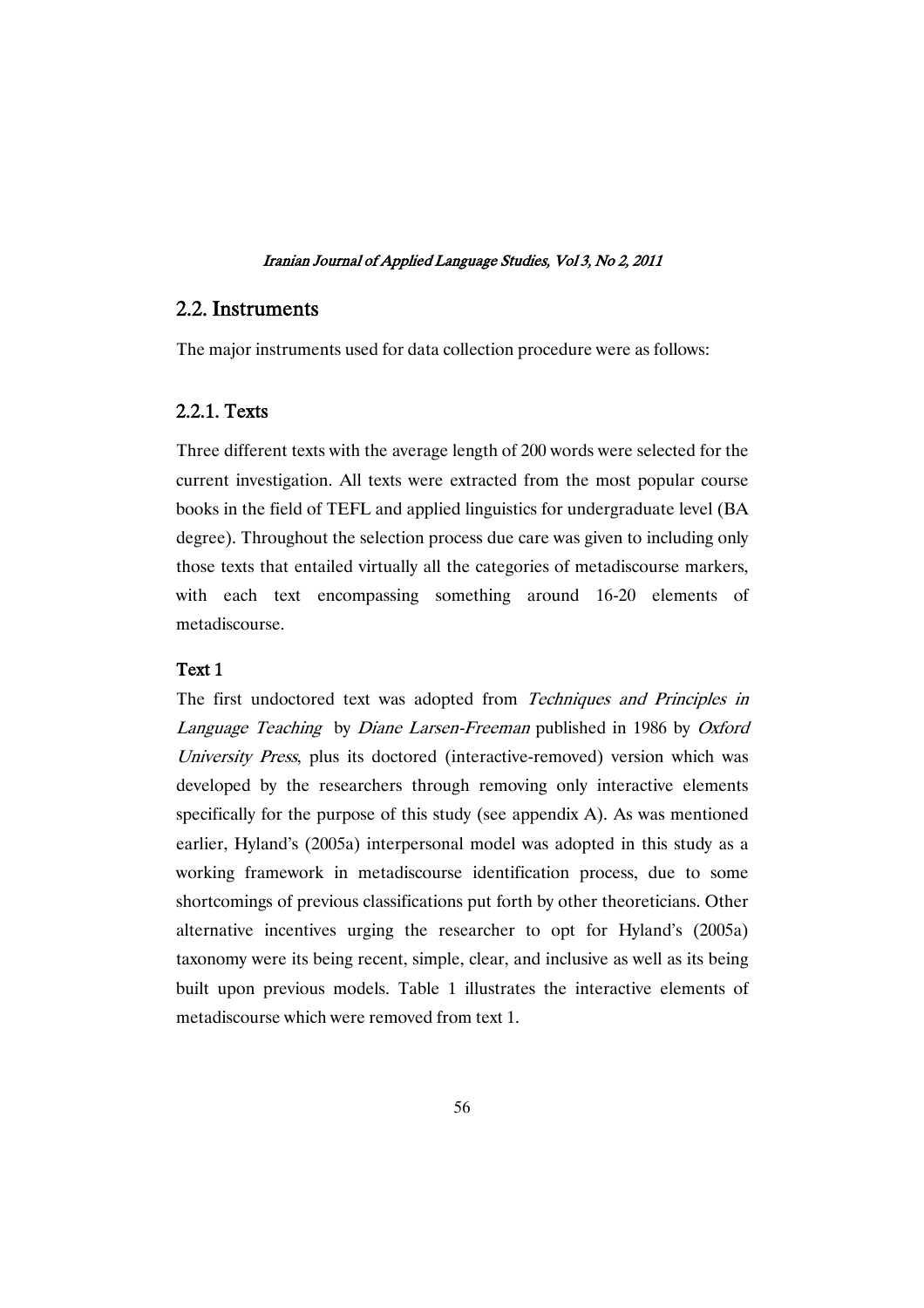| Line | <b>Interactive Elements</b>                                                |
|------|----------------------------------------------------------------------------|
| 2    | Transition (however)                                                       |
| 3    | Endophoric Marker (have seen in this lesson)                               |
| 5    | Code Gloss (for example), Transition (or – conversely)                     |
| 6    | Code Gloss (for instance)                                                  |
| 7    | Code Gloss (parentheses), Evidential (Celce-Murcia & Larsen-Freeman, 1983) |
| 8    | Transition (thus)                                                          |
| 9    | Transition (however, also, and)                                            |
| 10   | Code Gloss (parentheses), Transition (however)                             |
| 11   | Transition (or)                                                            |
| 12   | Code Gloss (parentheses)                                                   |

### Table1. Interactive Elements Removed from Text 1

### Text 2

The second undoctored text was selected from the book Success in English Teaching written by Paul Davis and Eric Pearse, and doctored by the researchers, this time through the omission of interactional elements of the text (see appendix A). Table 2 depicts the interactional markers removed from text 2.

### Text 3

The last text was an undoctored extract chosen from *Jim Scrivener's* book entitled Learning Teaching, and published by Macmillan Books for Teachers. The doctored version of this text was furnished again by the researchers through omitting all the metadiscourse elements, both interactive and interactional, and by resorting to Hyland's (2005a) model (see appendix A). All deleted metadiscourse markers in text 3 are summarized in Table 3 below.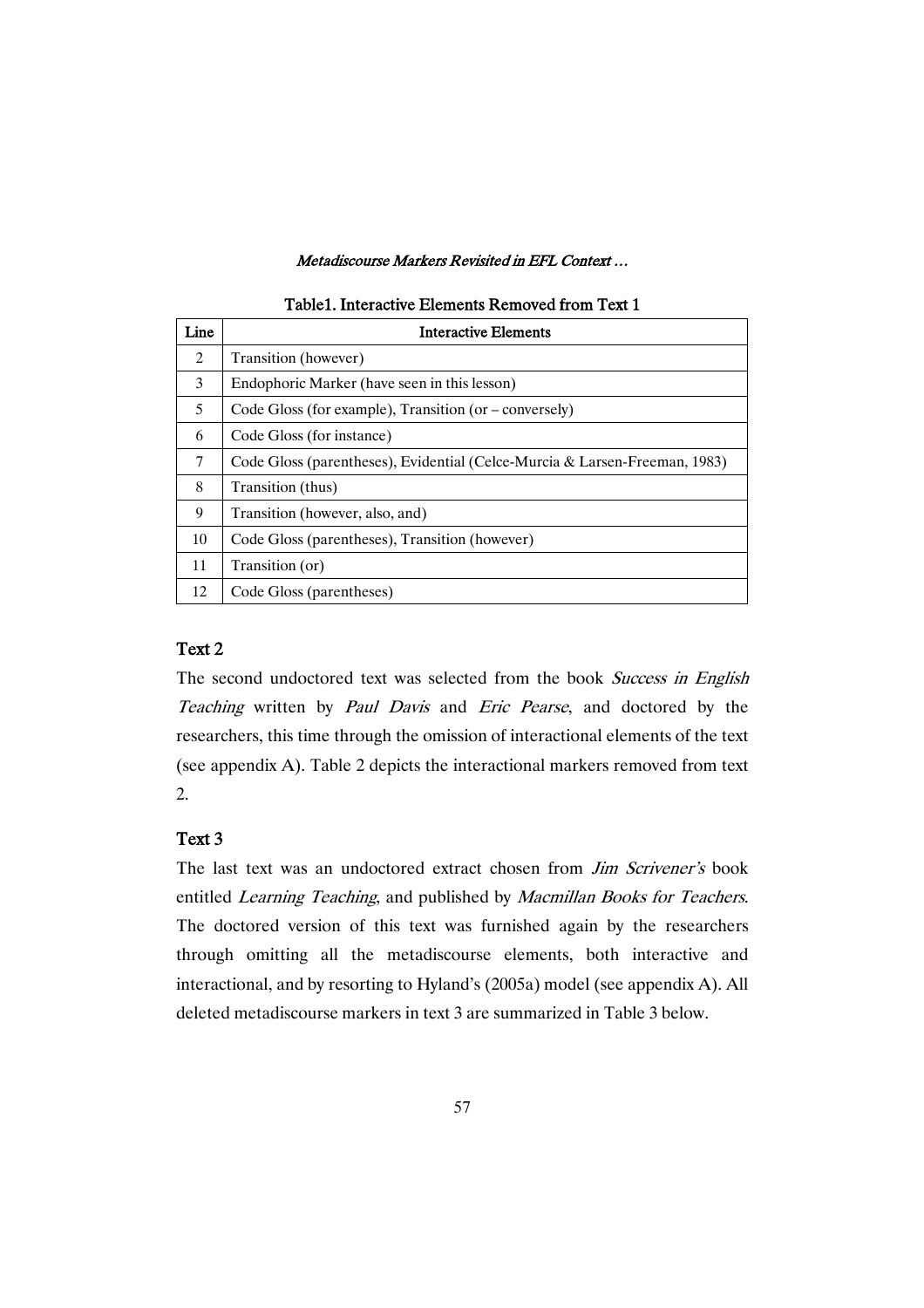| Line           | <b>Interactional Elements</b>                                                    |
|----------------|----------------------------------------------------------------------------------|
| 1              | Self Mention (we)                                                                |
| 3              | Attitude Marker (the selection of text is important), Hedge (as far as possible) |
| $\overline{4}$ | Hedge (might), Booster (really)                                                  |
| 5              | Attitude Marker (potentially, interesting)                                       |
| 6              | Engagement Marker (you), Attitude Marker (need to)                               |
| 7              | Booster (really)                                                                 |
| 8              | Attitude Marker (it is relatively easy)                                          |
| 9              | Engagement Marker (your)                                                         |
| 10             | Engagement Marker (you), Hedge (may), Attitude Marker (need to)                  |
| 11             | Engagement Marker (you), Booster (will), Attitude Marker (need to)               |
| 12             | Booster (only)                                                                   |
| 13             | Hedge (generally)                                                                |

# Table 2. Interactional Elements Removed from Text 2

| Table 3. All Metadiscourse Elements Removed from Text 3 |  |
|---------------------------------------------------------|--|
|---------------------------------------------------------|--|

| Line           | All Metadiscourse Markers (Interactive & Interactional)                              |
|----------------|--------------------------------------------------------------------------------------|
| $\mathbf{1}$   | Booster (really), Attitude Marker (normally, quite), Transition (but), Hedge (often) |
| 2              | Transition (as well)                                                                 |
| 3              | Code Gloss (etc.), Hedge (may)                                                       |
| $\overline{4}$ | Transition (and), Hedge (possibly)                                                   |
| 5              | Code Gloss (say)                                                                     |
| 6              | Code Gloss (etc.)                                                                    |
| 7              | Frame Marker (This is a brief description of an example simulation)                  |
| 9              | Frame Marker (at the start)                                                          |
| 11             | Hedge (probably, about), Engagement Marker (you)                                     |
| 12             | Booster (obviously), Frame Marker (later)                                            |
| 13             | Transition (and ), Frame Marker (at the end)                                         |

# 2.2.2.Questionnaire

The second instrument employed in the current research was a questionnaire which comprised a set of 8 open-ended questions intended to be used along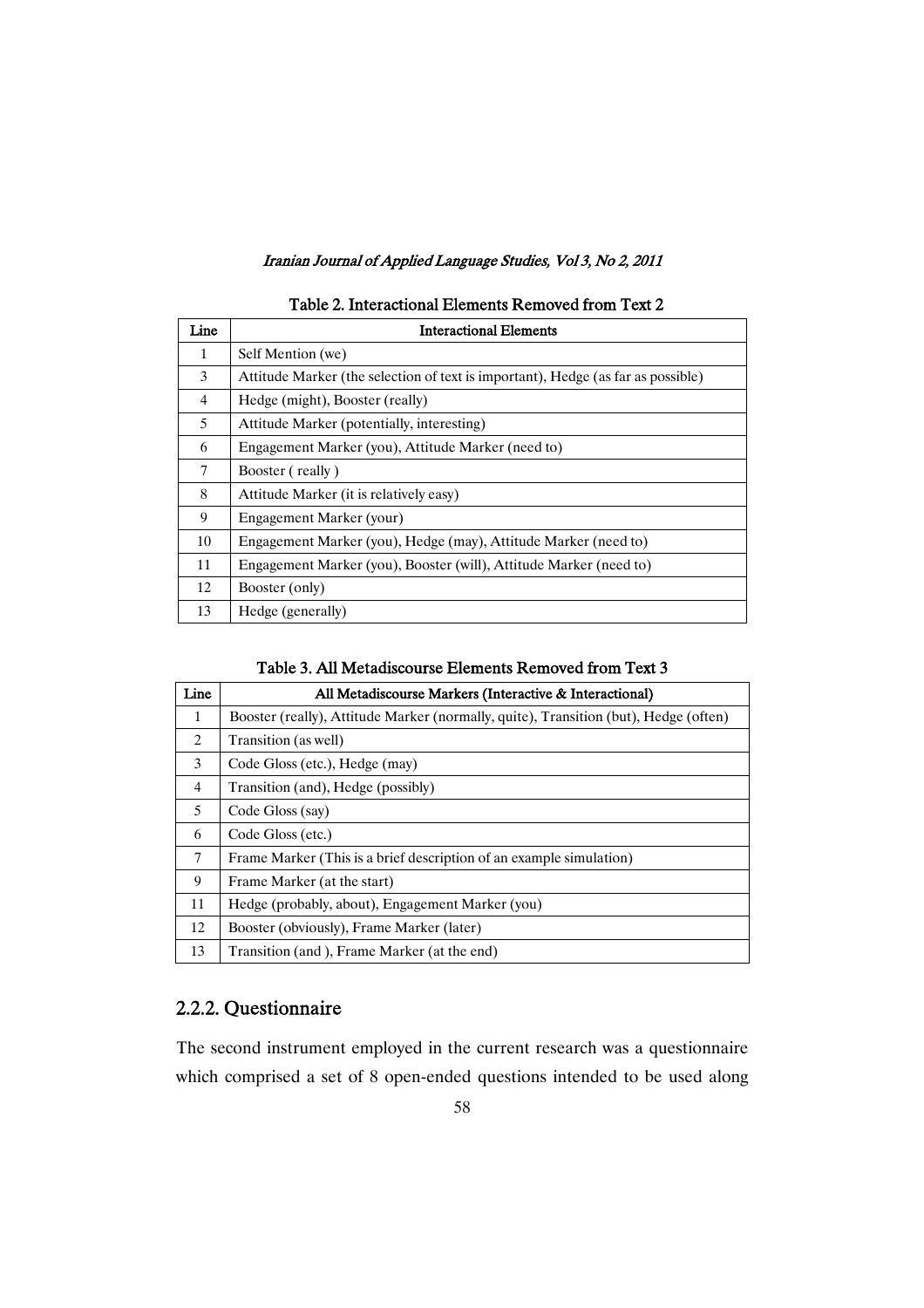with the texts mentioned above, in order to determine the subjects' perception of two different versions of the same text, with and without metadiscourse elements (see appendix B). This questionnaire was adopted from Ifantido (2005), and its questions were purposefully phrased (and rephrased) both in 'lay' and more 'technical' terms, in an attempt to cross-check subjects' reactions. Questions number 1 and 5 asked students to imagine themselves as the writer and show their preference. Question number 7 asked subjects in an objective form to choose one of the items that indicated their attitude towards the metadiscourse markers, whereas the other questions were about their views of the text as readers in terms of need for effort, effectiveness in communicating message and successfulness in terms of relevance of text to their cognitive processing.

### 2.3.DesignandProcedure

The current study is a survey-type study that falls within the category of descriptive research. It sets out to explore whether metadiscourse markers have any effect on Iranian EFL learners' perception of written texts. In the present study, through analyzing some extracts from undergraduate textbooks based on Hyland's (2005a) interpersonal model of metadiscourse and administering a questionnaire devised by Ifantido (2005), the researchers elicited the reaction of junior and senior English students in a number of Iranian universities, toward doctored (modified version of the text resulting from the omission of metadiscourse markers) and undoctored (authentic version of the text with its metadiscourse markers included) texts.

In order to achieve the principal objectives of the study, at the very beginning 10 most popular textbooks taught in English Departments of various Iranian universities in the field of English language teaching and Applied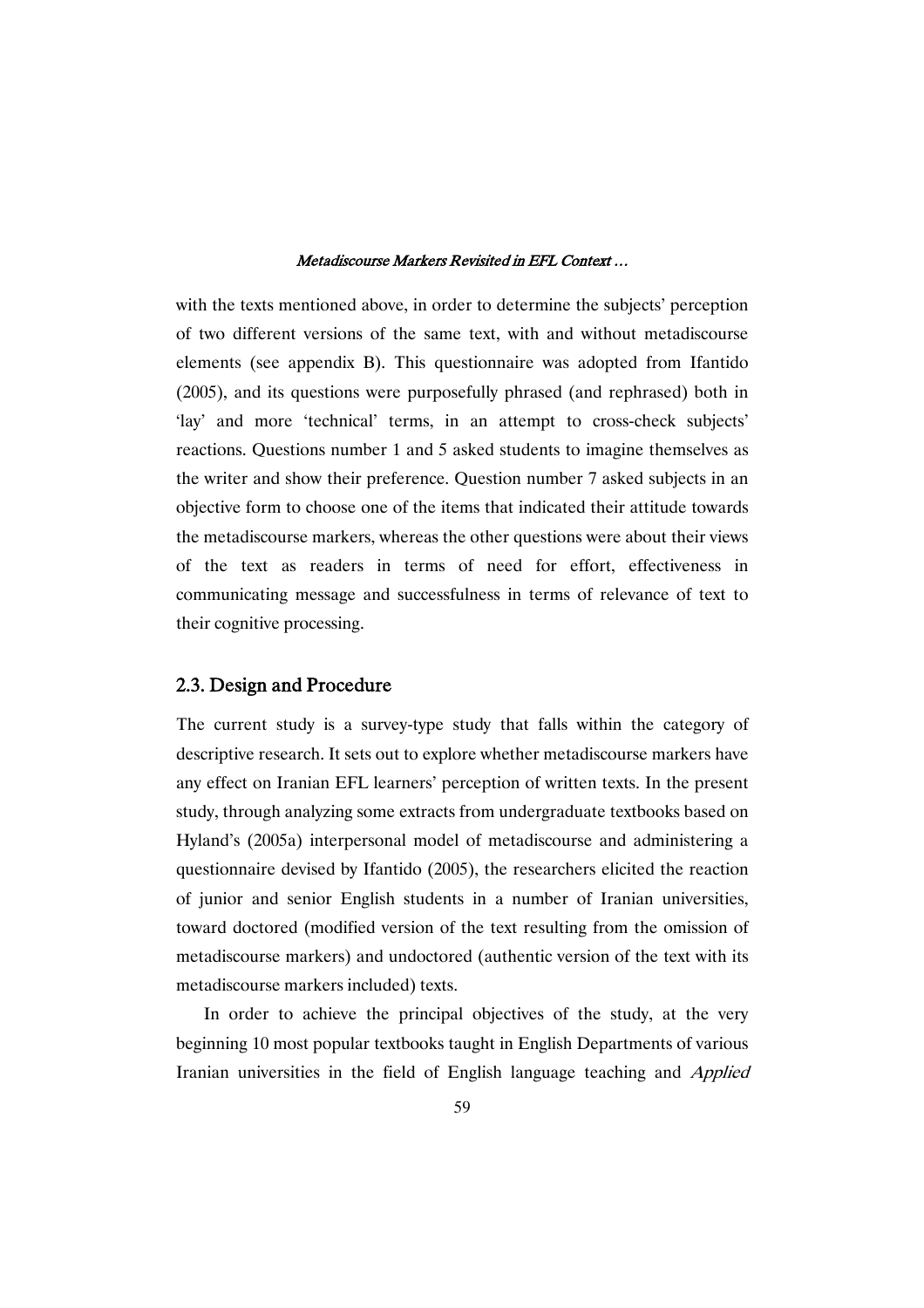Linguistic were selected through informant nomination approach and with the help of 10 English university lecturers and several English students. In the next stage, three extracts from each book with the average length of 200 to 280 words were selected, and their metadiscourse elements according to Hyland's (2005a) model were picked out. This provided the researchers with a databank of 30 extracts. For ensuring the accuracy of analysis, extracts were analyzed three times and at the end they were checked by an MA holder of TEFL who was familiar with metadiscourse analysis. Then, three texts with the same length of 200 words and highest amount of needed subgategories of metadiscourse were selected out of the whole databank.

At the outset of the study the doctored version of text 1 whose interactive elements were removed and then its undoctored version were administered to 120 EFL English students in four different universities of Urmia, Maragheh, Mahabad and Oshnavieh. The students were asked to read both doctored and undoctored versions of the text and complete the ensuing questionnaire. Then, on the same session students were given text 2, in which the interactional elements were deleted, along with its undoctored form and were asked to answer the questionnaire and express their attitudes towards the texts. Finally, after an 8-day interval two versions of text 3 (A and B), were administered and students were required to complete the related questionnaire. Eventually, the questionnaires were analyzed and selection of text A was determined as negative attitude and selection of text B as positive.

### 2.4.DataAnalysis

To analyze the data, the statistical package for social sciences (SPSS) was used, and the significance level was set at .05. A distribution of the frequency of positive perception of undoctored texts was used for each questionnaire item.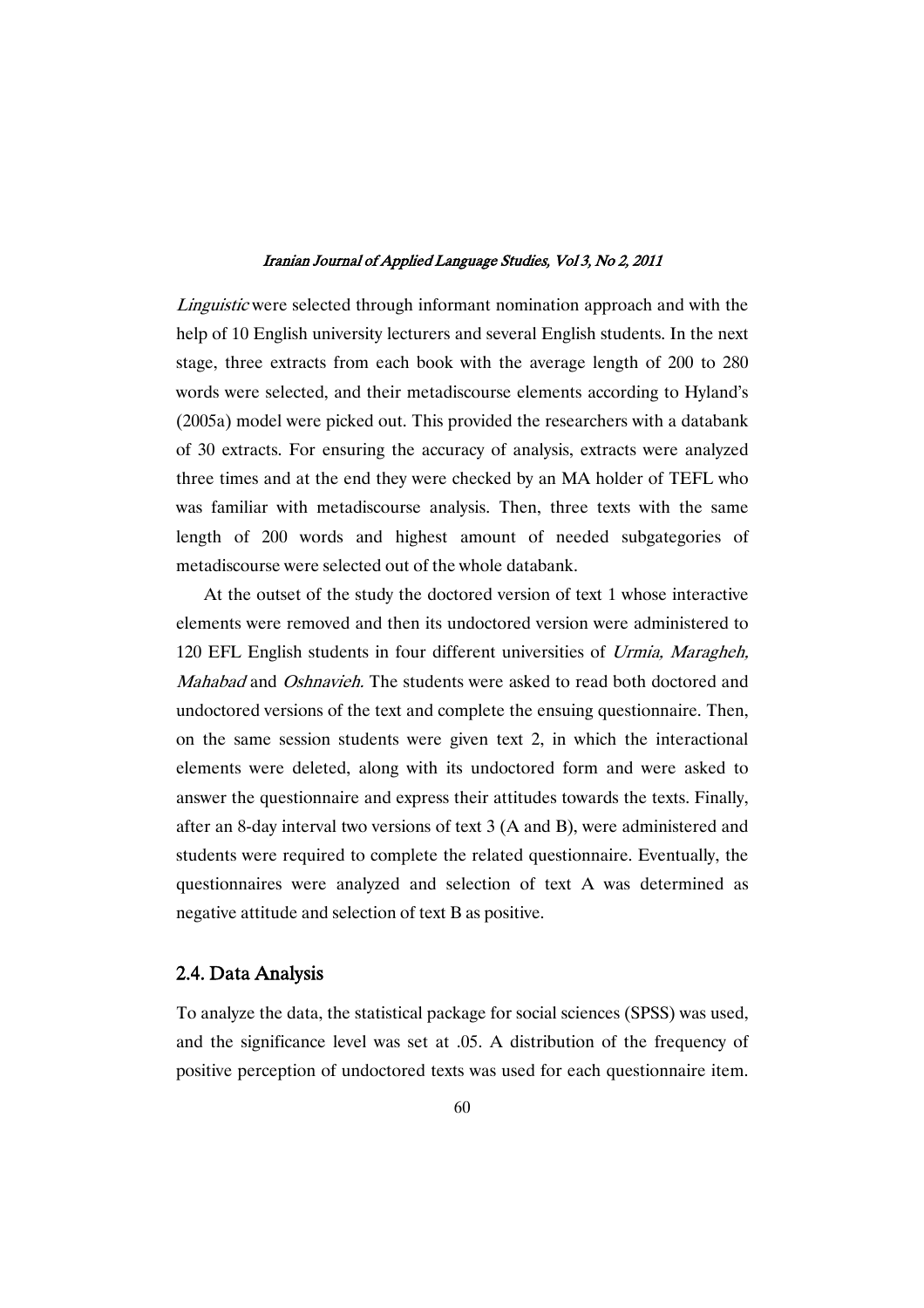Of course, a whole frequency of '+metadiscourse' text preference in each questionnaire was calculated by considering 1 point for choosing text B and 0 point for text A. Thus, what the researchers came up with was the frequency comparison of each item in each questionnaire, and of course the whole frequency of each questionnaire. It seemed useful to calculate the mean scores of each questionnaire between minimum of 0 and maximum of 8. Yet, the Analysis of Varience and LSD test were also run to compare the means of text scores and establish their statistical significance.

# 3.Results

What the reader is presented with in the following sections is the description of findings of the study and answers to the research questions which mainly try to find the possible effect(s) of metadiscourse and its subcategories on EFL learners' perception of written texts.

# 3.1. MD Markers as a Whole and Iranian Learners' Perception of WrittenTexts

The first purpose of the current study was to explore the effect of metadiscourse markers, both interactive and interactional, on learners' perception of written texts. In other words, the first research question dealt with the attitudes of EFL learners towards texts under the effect of metadiscourse elements. It was hypothesized that metadiscourse markers have no effect on learners' perception of written texts. Table 4 summarizes the results of the frequency of positive and negative attitudes of students towards doctored and undoctored texts in answering each item of the questionnaire.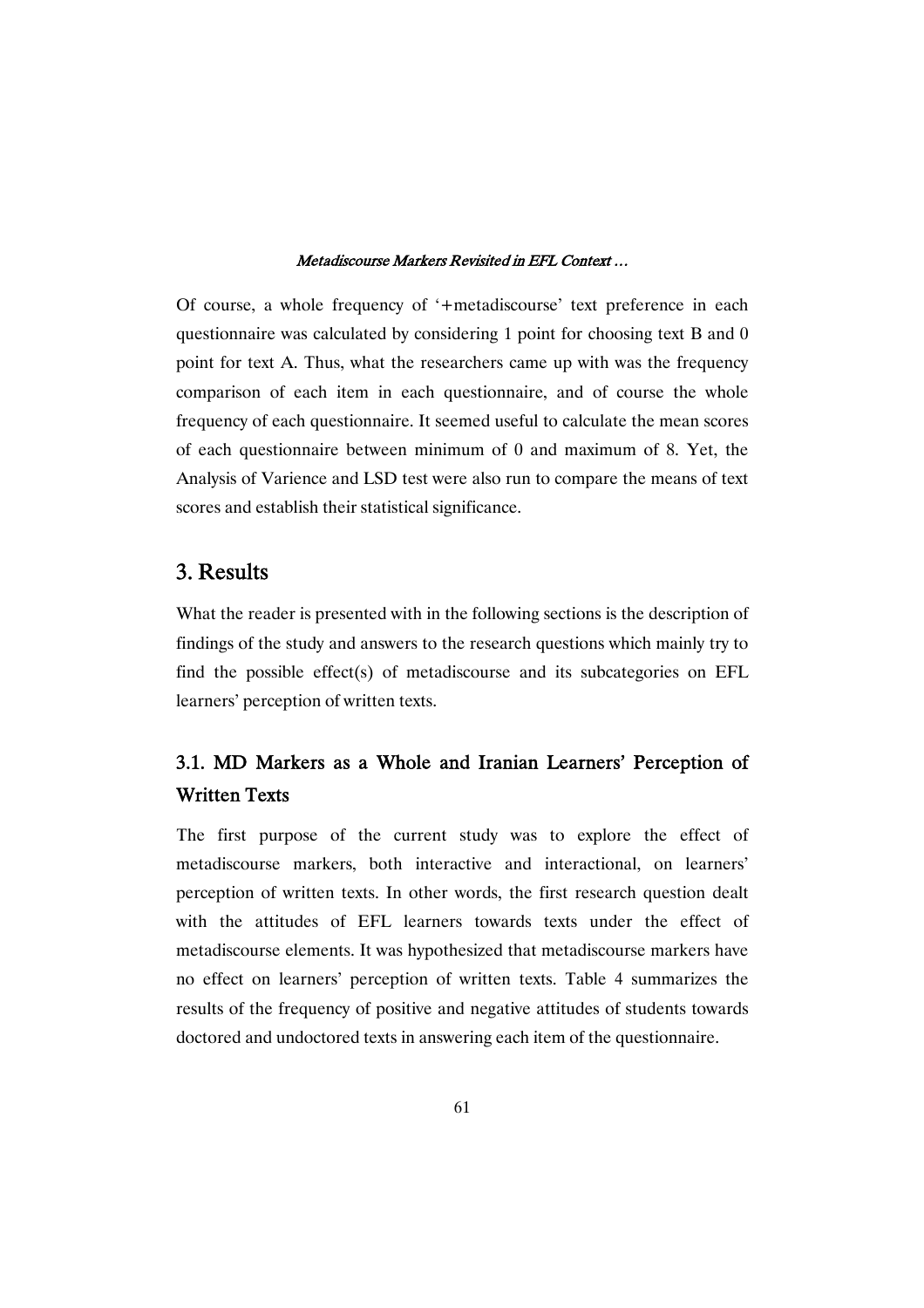|  | Iranian Journal of Applied Language Studies, Vol 3, No 2, 2011 |  |  |
|--|----------------------------------------------------------------|--|--|
|  |                                                                |  |  |

|                                 | Negative         |         | Positive         |         |  |
|---------------------------------|------------------|---------|------------------|---------|--|
| <b>Ouestions</b>                | (-metadiscourse) |         | (+metadiscourse) |         |  |
|                                 | Frequency        | Percent | Frequency        | Percent |  |
| 1. Preference as a writer       | 35               | 29.17   | 85               | 70.83   |  |
| 2. Preference as a reader       | 25               | 20.83   | 95               | 79.17   |  |
| 3. Easy reading                 | 29               | 24.17   | 91               | 75.83   |  |
| 4. Less effort to read          | 40               | 33.33   | 80               | 66.67   |  |
| 5. Less effort to write         | 70               | 58.33   | 50               | 41.67   |  |
| 6. Effective communication      | 18               | 15.00   | 102              | 85.00   |  |
| 7. *Role of metadiscourse items | 17               | 14.17   | 103              | 85.83   |  |
| 8. Actual or expected relevance | 23               | 19.17   | 97               | 80.83   |  |

|  |  |  | Table 4. Subjects' Reactions to +/- Metadiscourse as a Whole in Texts |  |
|--|--|--|-----------------------------------------------------------------------|--|
|--|--|--|-----------------------------------------------------------------------|--|

\* a) was considered as negative b) as positive

As is shown in table 4, there is a clear preference for the '+metadiscourse' text from both standpoints, writers' (70.83%) and readers' (79.17%) (Questions 1 and 2). Ease of reading was tested in general terms with Question 3 and more specifically with Question 4, where the *'less effort'* factor was mentioned and further specified in terms of *less time* and *less mental effort*. Again, 75.83% and 66.67% of the participants speculated that the '+metadiscourse' text needs less time to read and is easier to understand, despite the greater number of words involved. Question 5 raised the particularly interesting issue of academic metadiscourse from the writer's perspective; 58.33% of the subjects agreed that they would have to spend less time and effort to produce the '– meradiscourse' text because, as they admitted, it would save them time and effort in working out appropriate metadiscourse items. From the non-native speakers' viewpoint, this piece of finding seems to be the expected type of reaction. Approximately 41.67% of the subjects considered the '+metadiscourse' text easier to write and justified their answer by claiming that metadiscourse expressions help the author organize his/her writing. This may suggest that on the issue of 'writing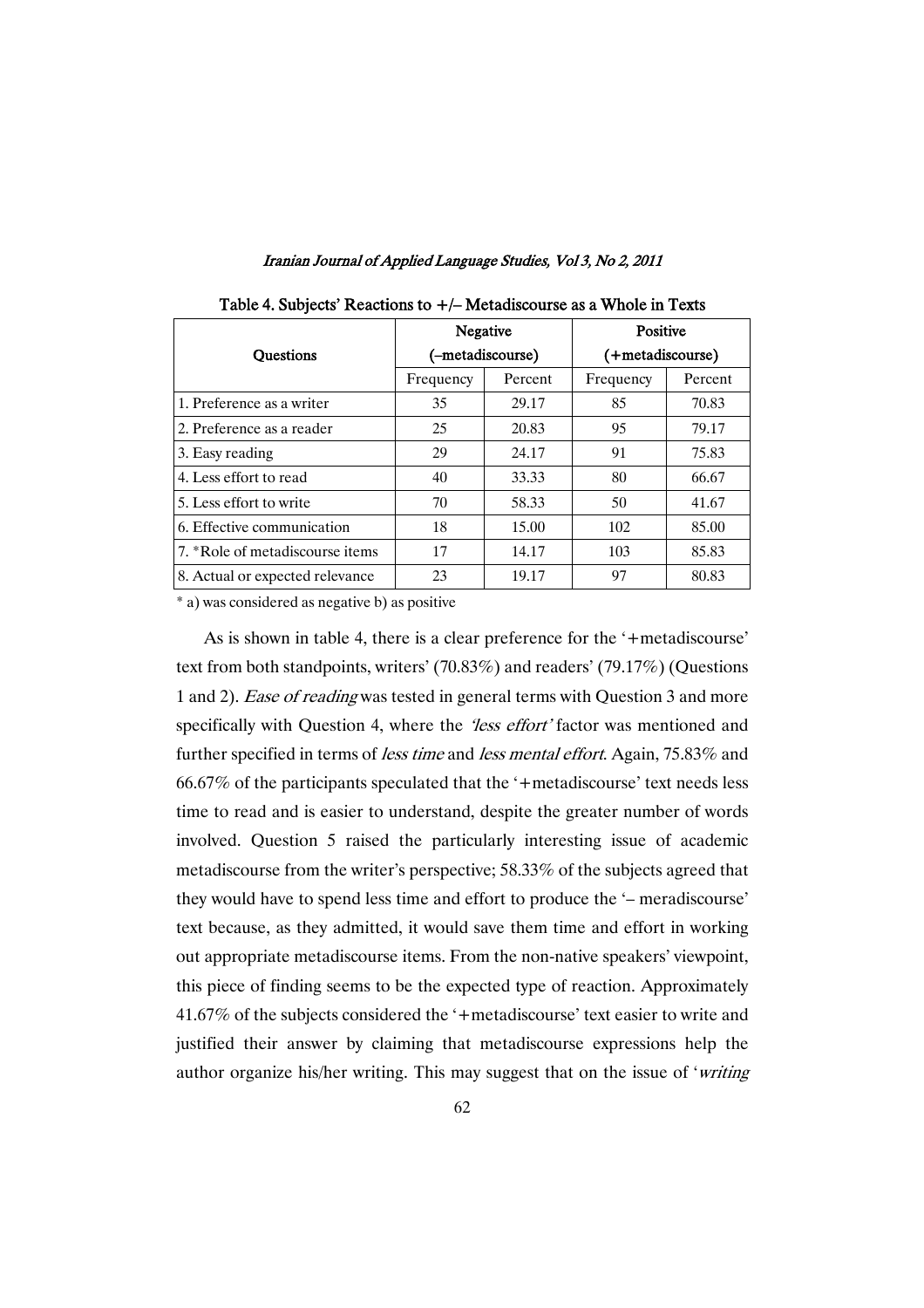effort', results might be different for native speakers who may be using metadiscourse expressions to save writing 'effort', rather than adding to it, as non-native subjects of this experiment have reckoned.

Question 6 revealed that a total of 85% viewed the '+metadiscourse' text as more effective in communicating its message. In response to Question 7, 85.83% considered the metadiscourse expressions as essential to effective and effortless comprehension of ideas. Only 14.17% thought that such expressions are a matter of *style*, and hence *non-essential* to comprehension of the ideas communicated. No one had any other sort of ideas about these elements and so nobody chose part (c). At the end, a scenario based on the idea of 'students conducting research' was considered and students were asked to choose the text that would satisfy their expectations in terms of 'actual or expected relevance'. Again, 80.83% opted for the '+metadiscourse' text. Overall, the survey revealed an impressive appreciation of metadiscourse from both the readers and writers' perspectives. It is evident in Figure 1 that the percentage of positive reaction to '+metadiscourse' text in all questions except question 5 was higher than '– metadiscourse' text.



Figure 1. Subjects' Reactions to  $+/-$  Metadiscourse as a Whole in Texts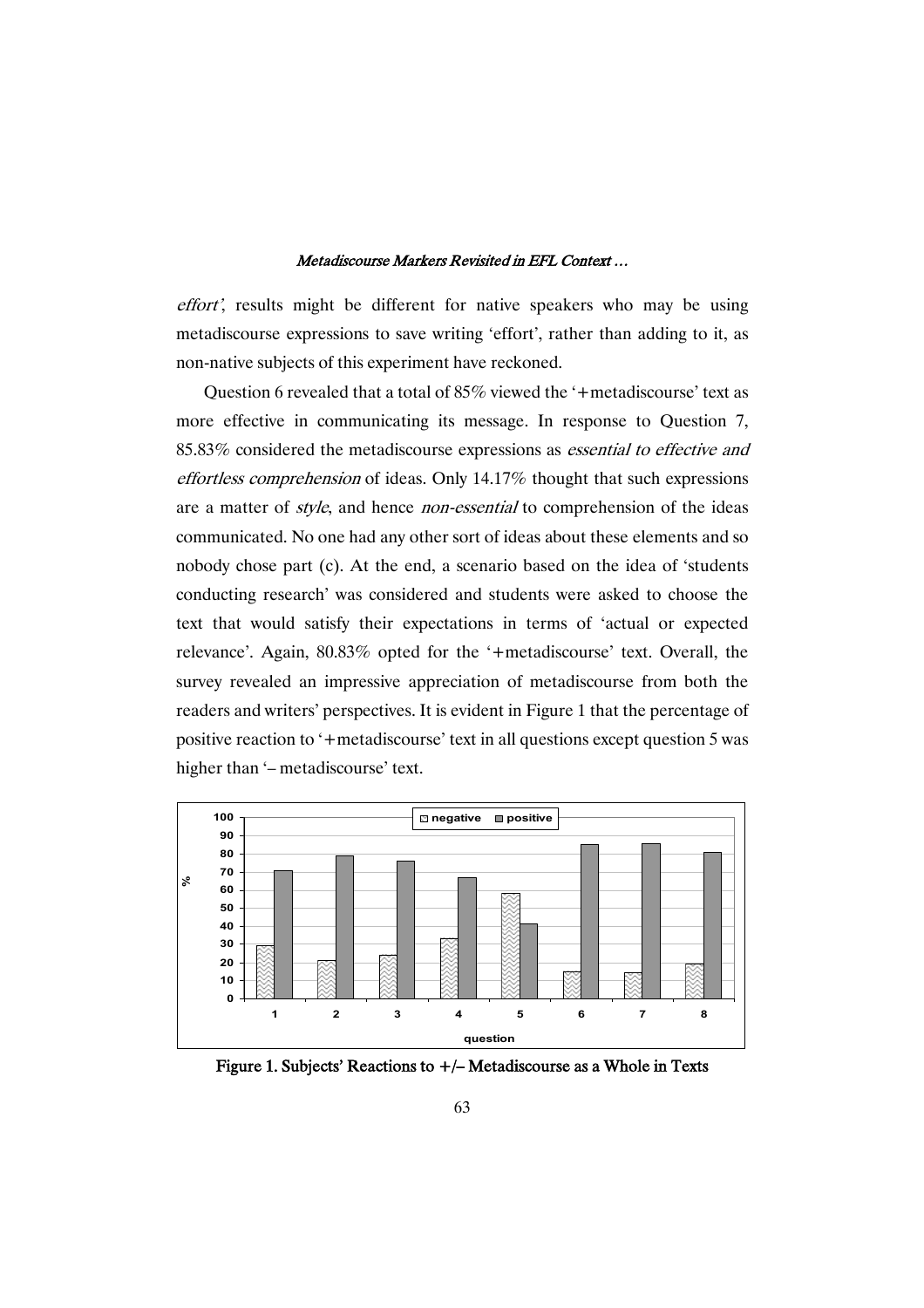Statistical analysis of the participants' responses yielding these results provided evidence, on the basis of which the null hypothesis was prone to rejection and hence the postulation that the removal of metadiscourse items from the text hinders its comprehensibility, clarity and friendliness received further support. Altogether, the obtained results are thought to be conducive of the claim that writers are interested in producing an optimally attractive text, one that will communicate the intended meanings and interpretations with the minimum mental effort required. In addition, readers are supposed to be interested in productive and economical readings of texts, i.e., texts that yield as many cognitive effects as possible with the minimum possible mental effort required to achieve those effects. The results, therefore, confirm that metadiscourse items in academic texts transform the dry and difficult texts to coherent and friendly ones. On the basis of the foregoing discussion, then, it can be concluded that participants prefer texts containing metadiscourse elements, as such texts can provide a suitable situation for students to read and write successfully.

# 3.2. Interactive Resources and Iranian Learners' Perception of **Written Texts**

In line with the second hypothesis, interactive elements as a main category of metadiscourse markers were posited to have no significant effect on EFL learners' attitudes towards written texts. In order to investigate this null hypothesis and its relevant research question, the frequency of subjects' selection of text A (negative view of MD) or text B (positive view of MD), in response to questionnaire items was specified.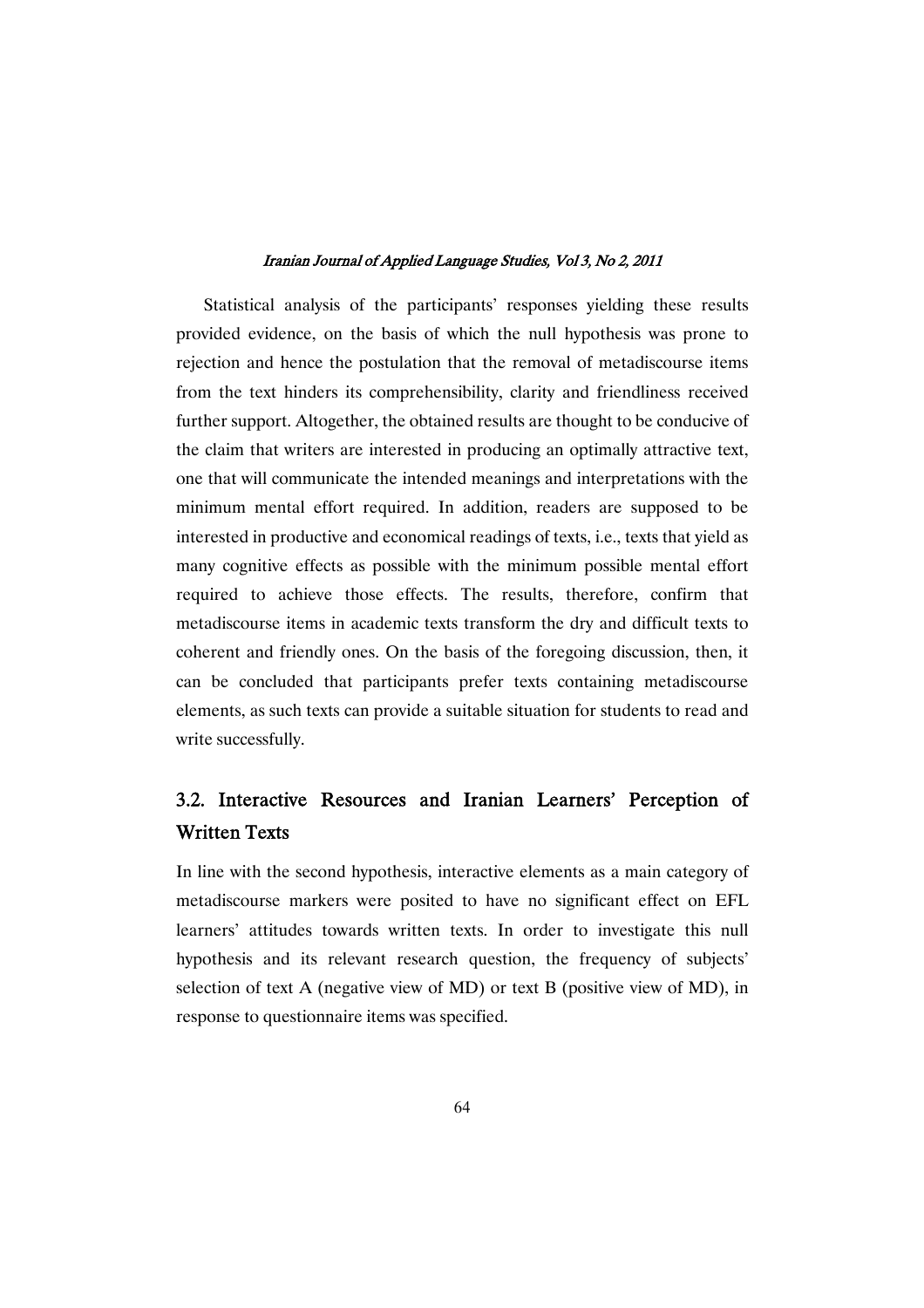|                                 | Negative  |         | <b>Positive</b> |         |  |
|---------------------------------|-----------|---------|-----------------|---------|--|
| <b>Ouestions</b>                | Frequency | Percent | Frequency       | Percent |  |
| 1. Preference as a writer       | 51        | 42.50   | 69              | 57.50   |  |
| 2. Preference as a reader       | 48        | 40.00   | 72              | 60.00   |  |
| 3. Easy reading                 | 51        | 42.50   | 69              | 57.50   |  |
| 4. Less effort to read          | 58        | 48.33   | 62              | 51.67   |  |
| 5. Less effort to write         | 81        | 67.50   | 39              | 32.50   |  |
| 6. Effective communication      | 36        | 30.00   | 84              | 70.00   |  |
| 7. *Role of metadiscourse items | 40        | 33.33   | 80              | 66.67   |  |
| 8. Actual or expected relevance | 41        | 34.17   | 79              | 65.83   |  |

Table 5. Subjects' Reaction to  $+$  Interactive vs.  $-$  Interactive Texts

\* a) was considered negative and b) positive

As is indicated in table 5, results revealed that 57.5% of participants preferred the undoctored text in response to Question 1. In addition, 60%, 57.55%, and 51.67% of subjects had positive attitudes towards the undoctored text in response to Questions 2, 3, and 4, respectively, in which the subjects were asked to put themselves in the readers' shoes. Also, in response to Question 5, 67.5% of participants believed that they would have to spend *less* time and effort to produce the '– interactive' text. The answers to Questions 6 and 8 indicated that 70% of subjects agreed that '+interactive' text is more effective in communicating the intended message, and 65.83% viewed '+interactive' text as the provider of successful input for their cognitive process. The statistical analysis of Question 7 showed that 66.67% of participants believed interactive markers were essential to effective and effortless comprehension of ideas. In contrast, 33.33% viewed them as decorative, stylistic, and non-essential to comprehension (The results germane to the second research question of the study are briefed in the form of a diagrammatic illustration in Figure 2 below).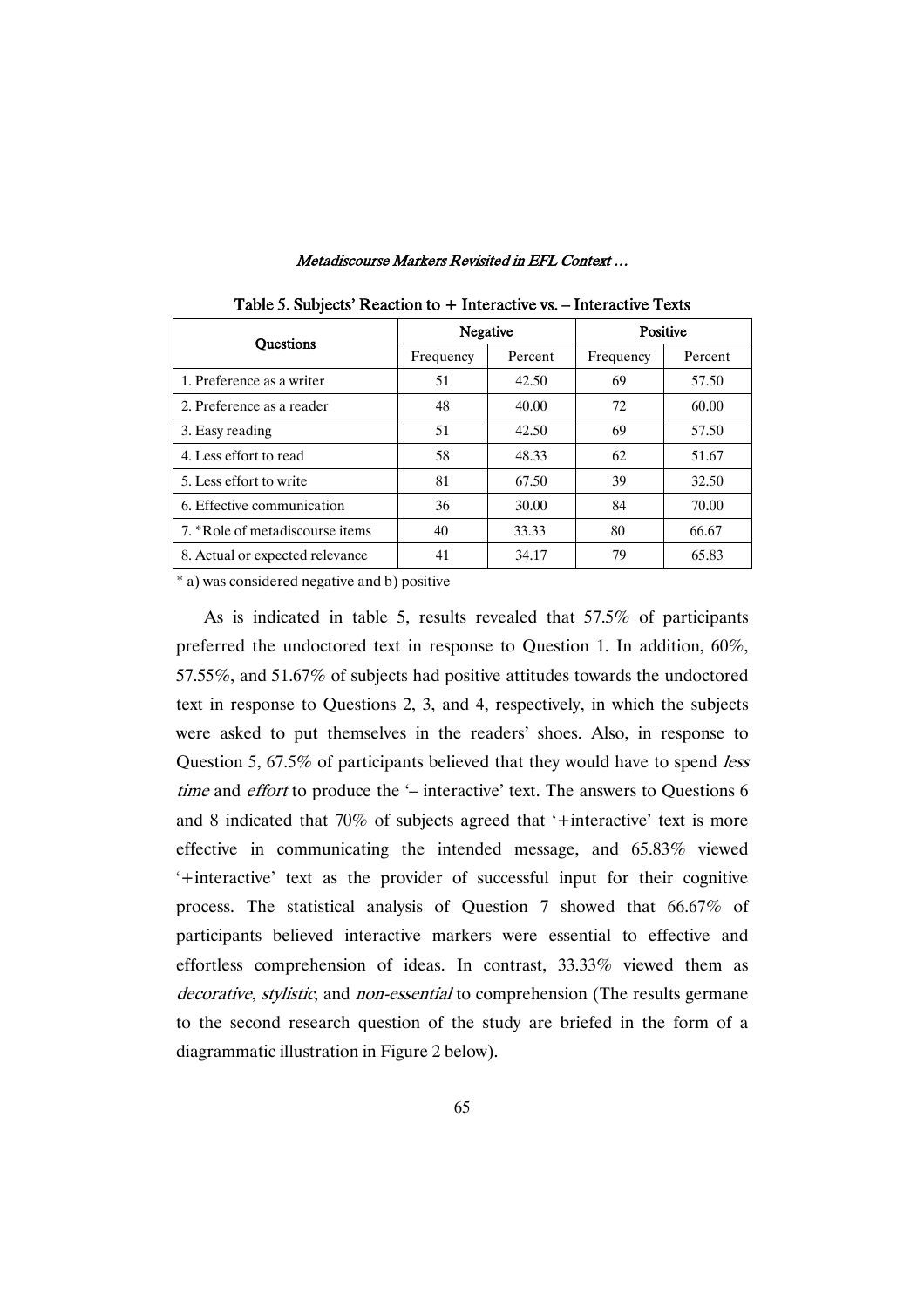Considering the obtained results which were based upon the subjects' attitudes, the second null hypothesis of the research was also rejected, and it was revealed that interactive elements were helpful in forming a coherent text through relating individual propositions to each other (Hyland, 1998). As interactive elements help create logical and temporal relationship between parts of the text, subjects were able to easily comprehend the text and viewed them as essential elements for organizing texts for readership.



Figure 2. Subjects' Attitudes Regarding Interactive Resources

# 3.3. Interactional Resources and Iranian Learners' Perception of WrittenTexts

The third research question in the current study was concerned with the frequency of Iranian EFL learners' positive attitude towards +interactional texts. In other words, the researchers sought to find out how frequently subjects might prefer text B (the undoctored version) in response to 8 different questions listed in the relevant questionnaire. It was hypothesized that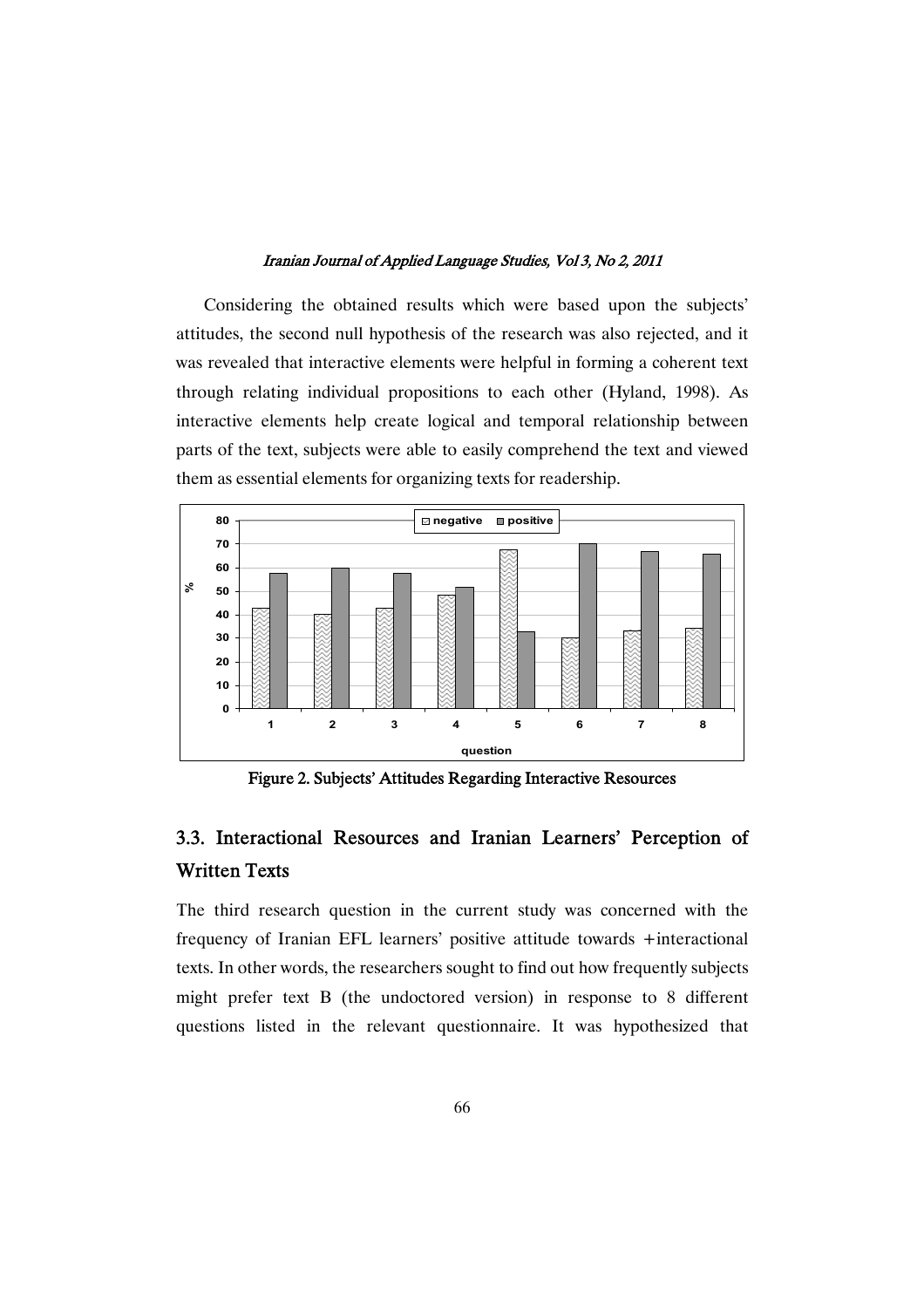

interactional markers had no significant effect on learners' perception of written texts.



In order to investigate the third null hypothesis, the frequencies of positive and negative answers were determined. Figure 3 demonstrates the total distribution of attitudes towards interactional markers employed in the academic texts. Also, as table 6 below shows, participants preferred '+interactional' text from both writer's (57.5%) and readers' (62.5%) standpoints (Questions 1 and 2). *Ease of reading* was addressed in Question 3, where 59.17% preferred text B (the undoctored version), and this issue was tested more specifically through Question 4 by considering 'less effort' factor, detailed in terms of utilizing less time and mental effort. The obtained frequency determined that 54.17% selected text B as a text that needs less effort to read. Likewise, the responses to Question 5 again disclosed the participants' preference for the doctored text to write, because of the less amount of effort needed for finding appropriate interactional markers.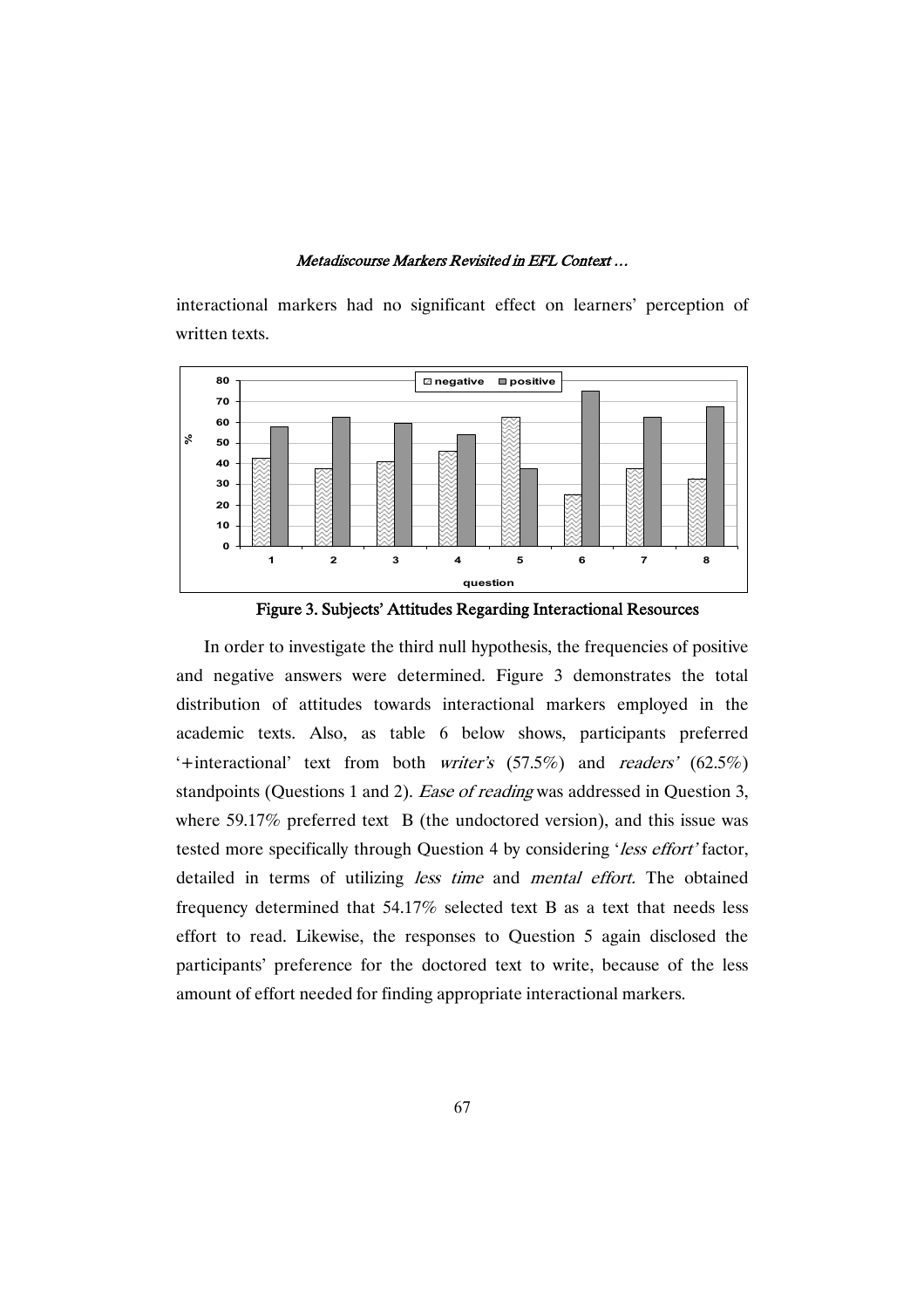| <b>Ouestions</b>                | Negative  |         | <b>Positive</b> |         |  |  |
|---------------------------------|-----------|---------|-----------------|---------|--|--|
|                                 | Frequency | Percent | Frequency       | Percent |  |  |
| 1. Preference as a writer       | 51        | 42.50   | 69              | 57.50   |  |  |
| 2. Preference as a reader       | 45        | 37.50   | 75              | 62.50   |  |  |
| 3. Easy reading                 | 49        | 40.83   | 71              | 59.17   |  |  |
| 4. Less effort to read          | 55        | 45.83   | 65              | 54.17   |  |  |
| 5. Less effort to write         | 75        | 62.50   | 45              | 37.50   |  |  |
| 6. Effective communication      | 30        | 25.00   | 90              | 75.00   |  |  |
| 7. *Role of metadiscourse items | 45        | 37.50   | 75              | 62.50   |  |  |
| 8. Actual or expected relevance | 39        | 32.50   | 81              | 67.50   |  |  |

Table 6. Subjects' Reaction to  $+/-$  Interactional Texts

\* a) was considered negative and b) positive

The outcome of Questions 6 and 8 in order demonstrates that 75% and 67.5% of participants agreed that the undoctored text was more effective in communicating the message and more successful in relating the input to the subjects' *cognitive process*. Analyzing the responses to Question 7 shows that 62.5% of participants considered these elements essential to effective and effortless comprehension of text ideas. These results provide further evidence for the rejection of the third null hypothesis.

It can be concluded that participants are aware of the role of interactional markers and acknowledge the author's seminal role in providing friendliness by engaging the reader and showing his/her stance through different subcategories of interactional resources. The obtained results indicate that elimination of these items makes the text difficult and dry for the reader, in that it provokes the feeling of having a very big gap between the writer and the reader, and consequently readers are liable to come across some sort of difficulty in getting the writer's intended meaning.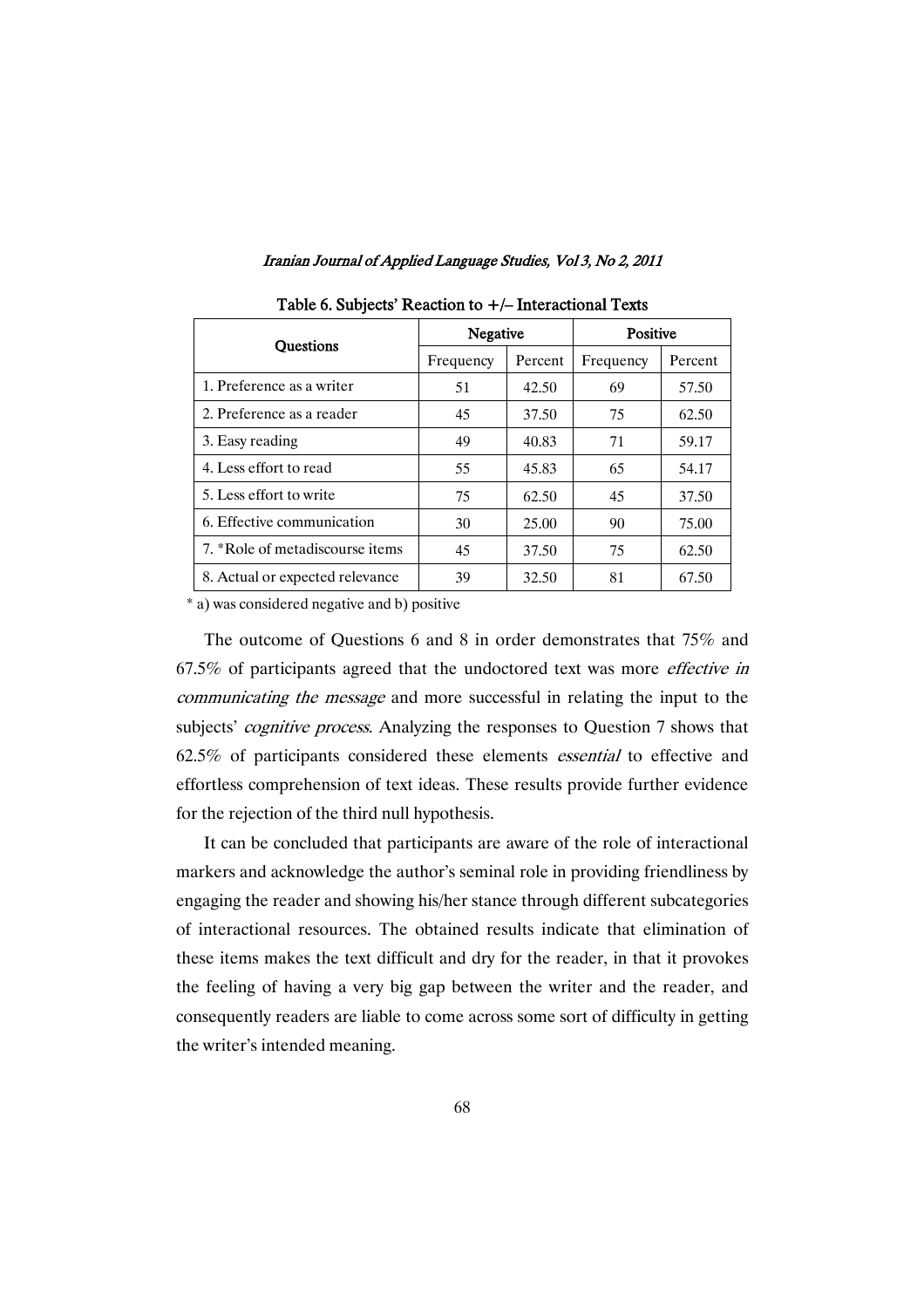Overall, the findings of the current research lead us to acquiesce the belief that by processing different metadiscourse expressions, the reader will be able to derive relevant conclusions about the text being produced and will form (i) relevant contextual implications with less processing effort than in the absence of metadiscourse expressions, and (ii) interpretations that could have not been derived in the absence of metadiscourse expressions.

# 3.4. Metadiscourse Markers as a Whole vs. Interactive and Interactional Resources in Isolation

In order to come up with satisfactory answers with regard to the fourth research question of the present study, the frequency of '+metadiscourse' text preference in each item of three text types (with the omission of interactive, interactional and both types of metadiscourse markers), and also the total frequency of the subjects' positive attitudes towards '+metadiscourse' texts were compared (The results of this comparison are depicted in Tables 7 and 8). As the results show, the frequency of text B preference in all the items of questionnaire 3 related to text 3, from which all the metadiscourse markers had been removed, was higher compared with the two other questionnaires. Moreover, the total preference of undoctored version of text 3 (73.23%) was clearly higher than text 1 (57.71%) and text 2 (59.48%). Figures 4 and 5, presented on the ensuing page, will help better reveal the results of this comparison.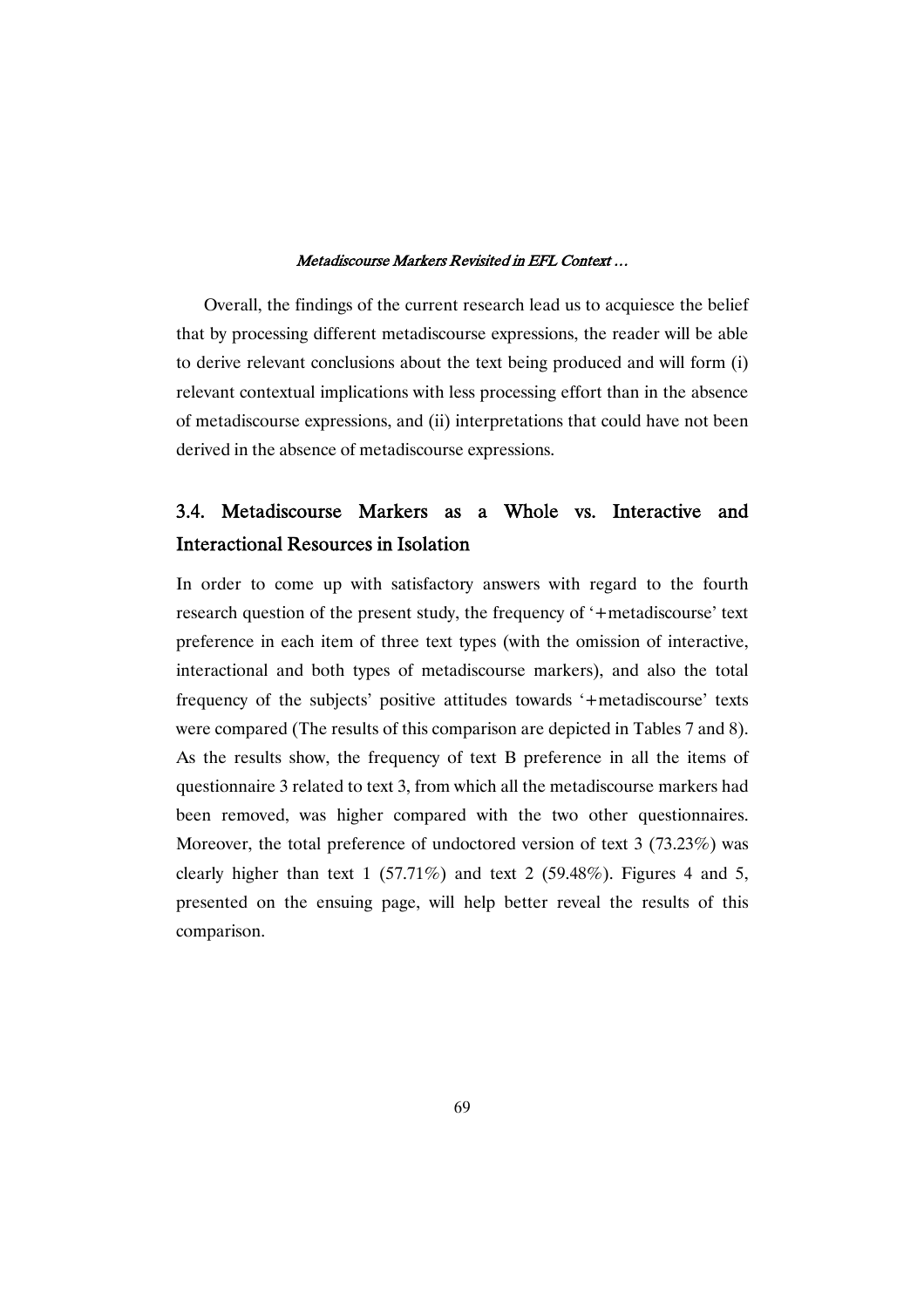| Markers vs. MD Markers as a Whole |                   |                    |               |  |  |
|-----------------------------------|-------------------|--------------------|---------------|--|--|
| <b>Ouestions</b>                  | <b>General MD</b> | <b>Interactive</b> | Interactional |  |  |
| 1. Preference as a writer         | 70.83             | 57.50              | 57.50         |  |  |
| 2. Preference as a reader         | 79.17             | 60.00              | 62.50         |  |  |
| 3. Easy reading                   | 75.83             | 57.50              | 59.17         |  |  |
| 4. Less effort to read            | 66.67             | 51.67              | 54.17         |  |  |
| 5. Less effort to write           | 41.67             | 32.50              | 37.50         |  |  |
| 6. Effective communication        | 85.00             | 70.00              | 75.00         |  |  |
| 7. *Role of metadiscourse items   | 85.83             | 66.67              | 62.50         |  |  |
| 8. Actual or expected relevance   | 80.83             | 65.83              | 67.50         |  |  |

| Table 7. Comparison of the Subjects' Preference for Interactive and Interactional |  |
|-----------------------------------------------------------------------------------|--|
| Markers vs. MD Markers as a Whole                                                 |  |

# Table 8. Comparison of Subjects' Total View of Interactional, Interactive, and All MDResources

|          |           | General MD | Interactive | Interactional |
|----------|-----------|------------|-------------|---------------|
| Negative | Frequency | 257        | 406         | 389           |
|          | Percent   | 26.77      | 42.29       | 40.52         |
| Positive | Frequency | 703        | 554         | 571           |
|          | Percent   | 73.23      | 57.71       | 59.48         |



Figure 4. Comparison of Interactive, Interactional, and MD Markers as a Whole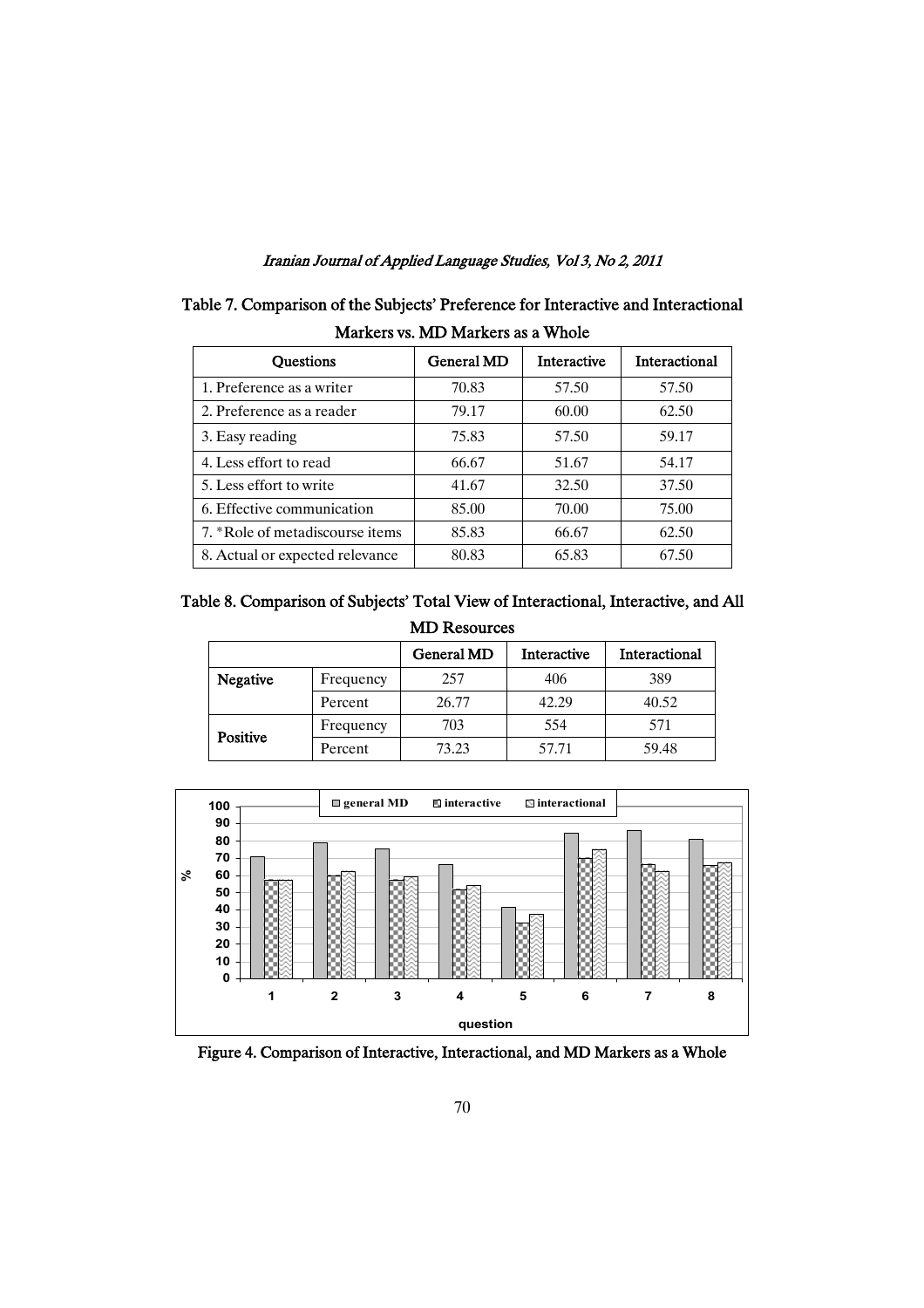

Figure 5. Comparison of Total View of Interactive, Interactional and All MD Resources

In line with the gained outcomes it can be maintained that both interactive and interactional elements are essential in terms of helping the reader understand the text and interact with the writer. Though omitting just one of the categories from the text might create some problems as to the comprehensibility and transfer of writer's attitudes, it does not render the text as utterly unintelligible as does the removal of all metadiscourse markers from the text, because when simply one of the categories is removed, the other will help the reader, but in the absence of all MD markers there isn't any cue for the reader to get the message and relate the input to his/her cognition. Thus, it can be concluded that these two main categories play a complementary role for one another in making academic texts coherent. To gain further evidence for the existence of difference between the effectiveness of three categories, the mean for each group was determined and one way ANOVA was also run on the results of the questionnaires given to the participants (see Table 10). Descriptive statistics, including means and standard deviations obtained for each of the three texts utilized in the present study, are also displayed in Table 9 and Figure 6 below.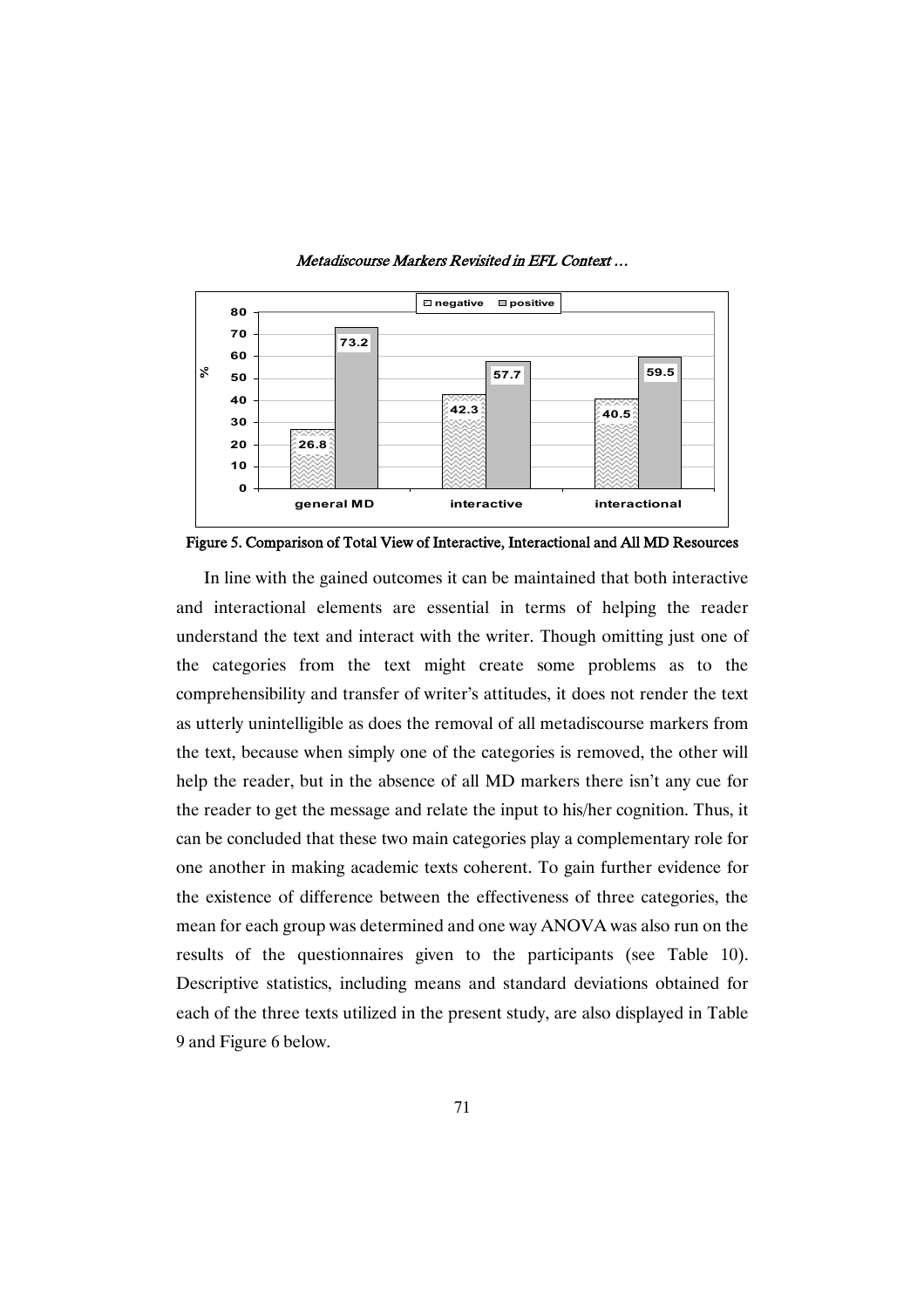|               | N   | Mean | <b>Std. Deviation</b> | Minimum | Maximum |
|---------------|-----|------|-----------------------|---------|---------|
| General MD    | 120 | 5.86 | 2.41                  |         |         |
| Interactive   | 120 | 4.62 | 3.11                  |         |         |
| Interactional | 120 | 4.77 | 3.00                  |         |         |
| Total         | 360 | 5.08 | 2.90                  |         |         |

Table 9. Descriptive Statistics for Three Texts



Figure 6. Mean Scores of Three Texts

As is shown in Table 9, the mean score relevant to the omission of all metadiscourse elements was 5.86, and the one for omission of interactive elements equaled 4.62. The removal of interactional MD markers, however, was found to have a mean of 4.77. Figure 6 helps provide a more lucid elucidation of the difference between three groups. The ANOVA table below (Table 10) contains within and between group descriptive statistics, F value, and significance for between group results. It gives a precise sketch of the results of the Analysis of Variance for comparing 3 questionnaires. Faced with the  $p$  value of .000 that is below .05, and with F equaling 6.75, it can be maintained that there is a drastically significant difference between the three categories of scores.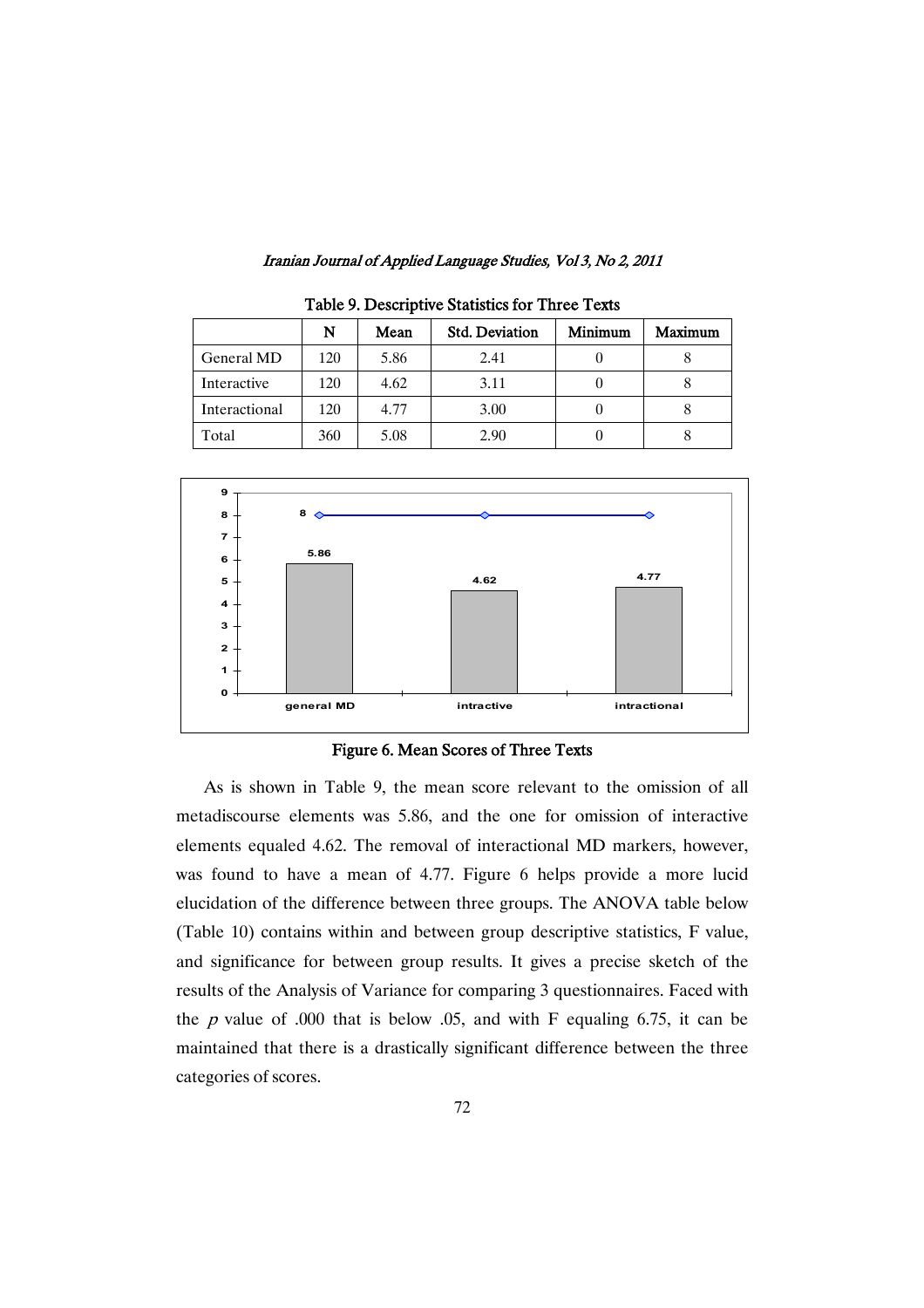|                | Sum of Squares | df  | Mean Square | F    | Sig. |
|----------------|----------------|-----|-------------|------|------|
| Between Groups | 110.24         |     | 55.12       | 6.75 |      |
| Within Groups  | 2914.43        | 357 | 8.16        |      |      |
| Total          | 3024.66        | 359 |             |      |      |

Table 10. The Result of ANOVA Test for All the Study Questionnaires

All of the above-mentioned results provide some evidence for rejecting the null hypothesis holding that there is no difference between a text which has no metadiscourse markers and the one with either interactive or interactional markers. Besides all the said approaches for clarifying the existence of difference, Fisher's LSD test was also run, through which the means of the three texts were compared. As is shown in Table 11 difference between mean score of text 3, and that of 1 and 2 equaled 1.24 and 1.09, respectively, statistically depicting a significant difference. But the result of comparing the mean scores of text 1 (interactive-removed) and text 2 (interactional-removed) was .15 being statistically non-significant ( $p$ >.05), and hence the fifth hypothesis had to be confirmed. Consequently, it might be concluded that no significant difference exists between the subjects' perception of texts with either interactive or interactional markers. In other words, participants are thought to be of the view that both of these metadiscourse markers are almost equally important and effective in comprehending academic texts.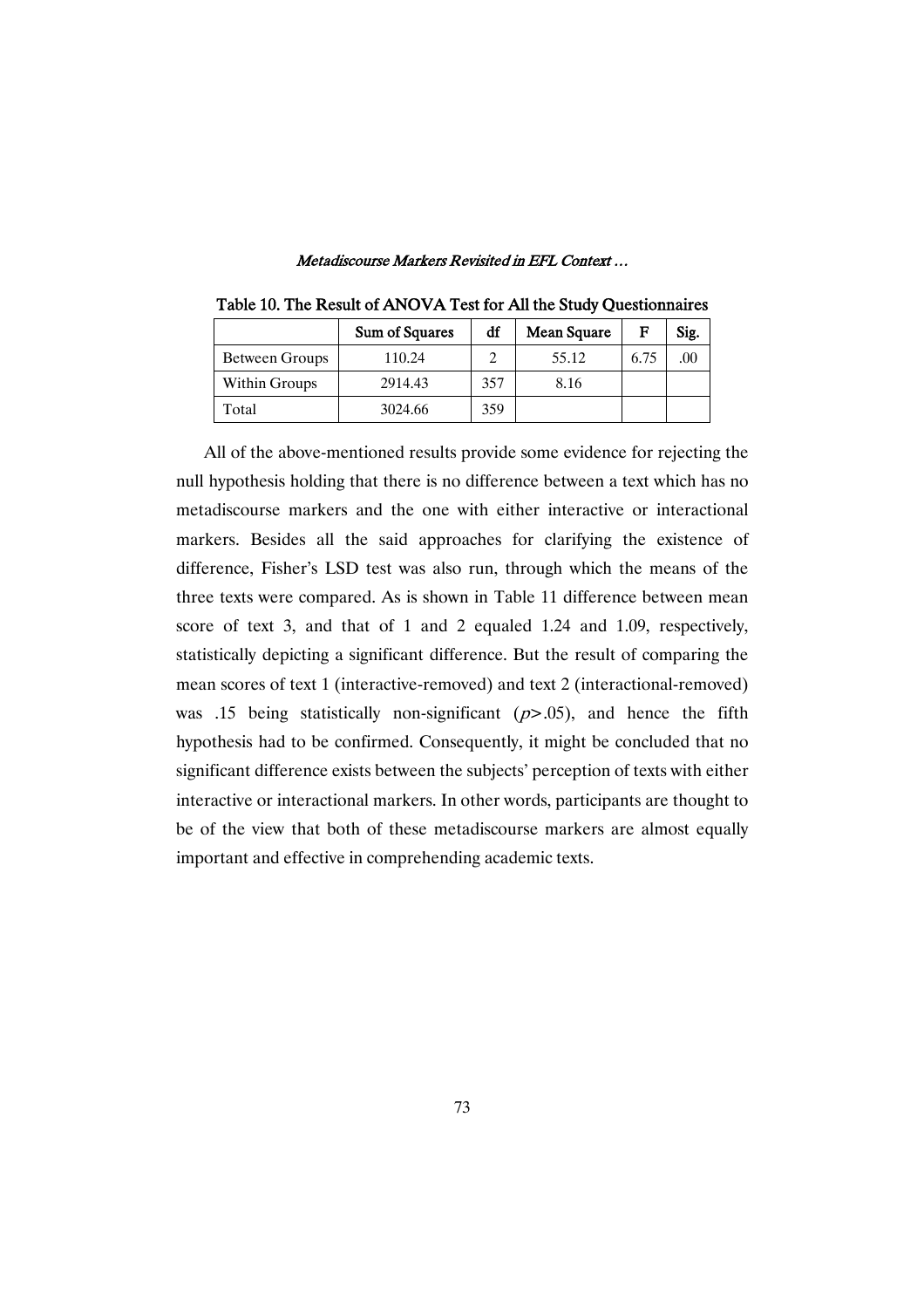|               |                |                  | Std.  |      | 95% Confidence |              |
|---------------|----------------|------------------|-------|------|----------------|--------------|
|               |                | Mean             | Error | Sig. | Interval       |              |
| (I)           | $(\mathrm{J})$ | Difference (I-J) |       |      | Lower          | Upper        |
|               |                |                  |       |      | <b>Bound</b>   | <b>Bound</b> |
| General MD    | interactive    | 1.24             | .37   | .00. | .52            | 1.97         |
|               | interactional  | 1.09             | .37   | .00. | .37            | 1.82         |
| Interactive   | general MD     | $-1.24$          | .37   | .00. | $-1.97$        | $-.52$       |
|               | interactional  | $-15$            | .37   | .68  | $-.88$         | .58          |
| Interactional | general MD     | $-1.09$          | .37   | .00. | $-1.82$        | $-.37$       |
|               | interactive    | .15              | .37   | .68  | $-.58$         | .88          |

Table 11. LSD Test Run for Comparison of Mean Scores

# 4.Discussion

To reiterate the principal upshots gained in the current study, the frequency of positive attitude towards the '+metadiscourse' texts demonstrated that Iranian EFL learners have positive attitude towards the texts which include metadiscourse markers, and consequently read and understand them much more eagerly. The findings also indicated that the amount and variety of metadiscourse markers in a text affect the comprehensibility and reader friendliness of a text. The results also showed that reaction of Iranian students to interactive and interactional elements in texts is the same and they feel that both of them are essential for communicating the message of the text. Therefore, students have a positive reaction to a text that includes both categories of metadiscourse markers, and consequently understand it much better.

Altogether, the findings of the current study are in line with those of Ifantido (2005) – in terms of the effectiveness of metadiscourse resources in the learners' general impression of the texts, though the model, context and genre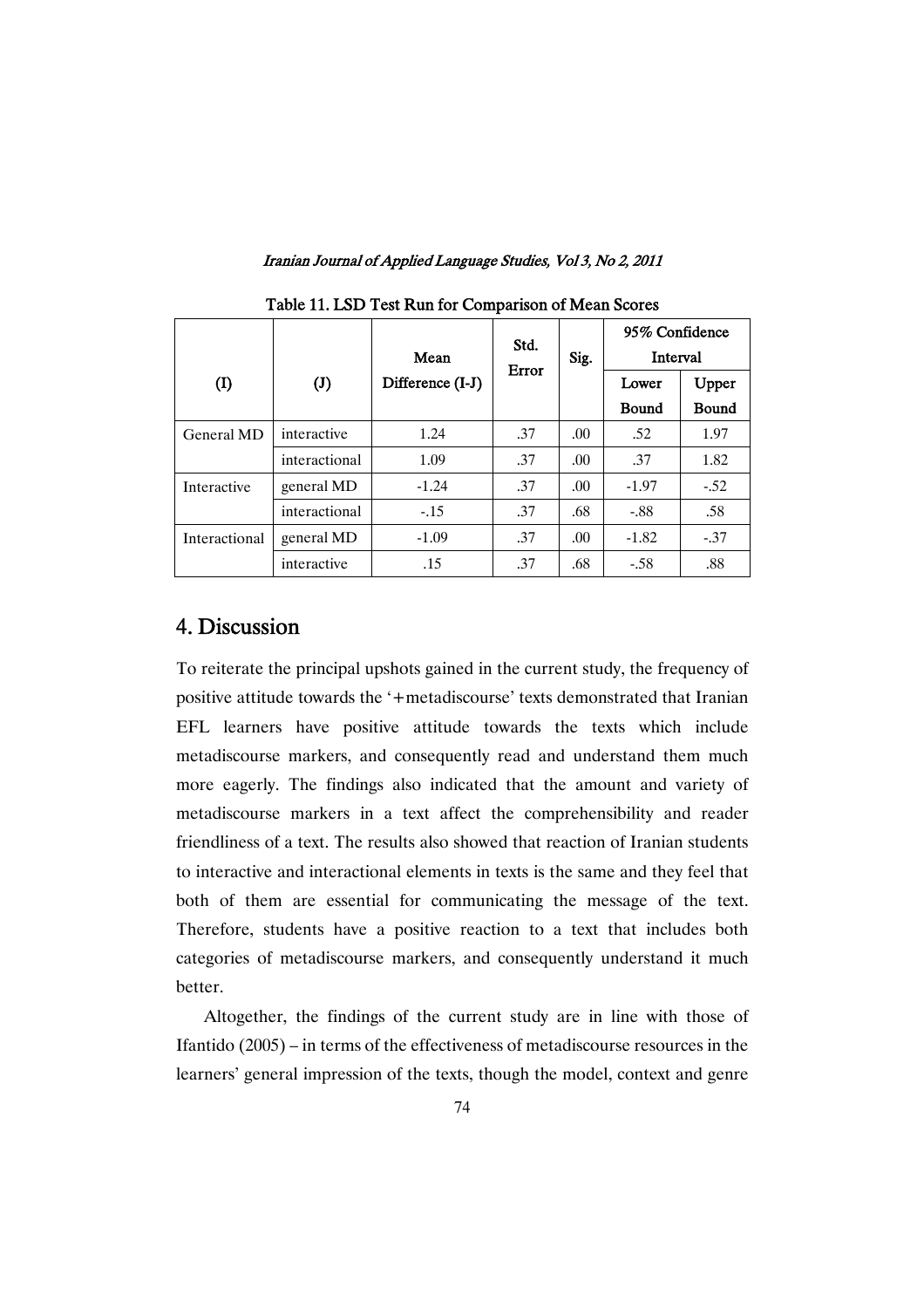of her study are not the same as those implemented in the present study. In addition, the present findings are consistent with those of Crismore's (1990) study, in which hedges were found to have a positive effect on readers' attitudes towards reading a given text.

The subjects' positive attitudes towards undoctored texts might be because the doctored ones were difficult to understand and subjects could not follow the main point of the texts. The distortion in comprehension might well be ascribed to the dearth of textual metadiscourse that is responsible for organizing the propositions and managing quite extended stretches of discourse (Mc Carthy, 2005, cited in Jlilifar & Alipoor, 2007) in the text.

Finally, the subjects' positive attitudes towards +metadiscourse texts as a reader can further be explained by Hyland's (1998) claim that the use of metadiscourse markers allows writers to intrude in their texts to signal their communicative intentions, and affects the ways these intentions are understood by their readers. The students can interpret the flow of information easily by the use of metadiscourse markers representing the reactions and functions of different parts of texts, authors' attitudes, implicatures and presuppositions, shifts of topic, and so on (Crismore, 1989, cited in Amiryousefi & Eslami Rasekh, 2010).

# 5.Conclusion

All in all, the results of this study lend further support to the idea that metadiscourse could have a positive influence on setting up reader-writer relationship. Especially for academic texts, which typically aim at conveying highly specific, strictly technical and unequivocally relevant information, metadiscourse items contribute to utterance interpretation in significant ways,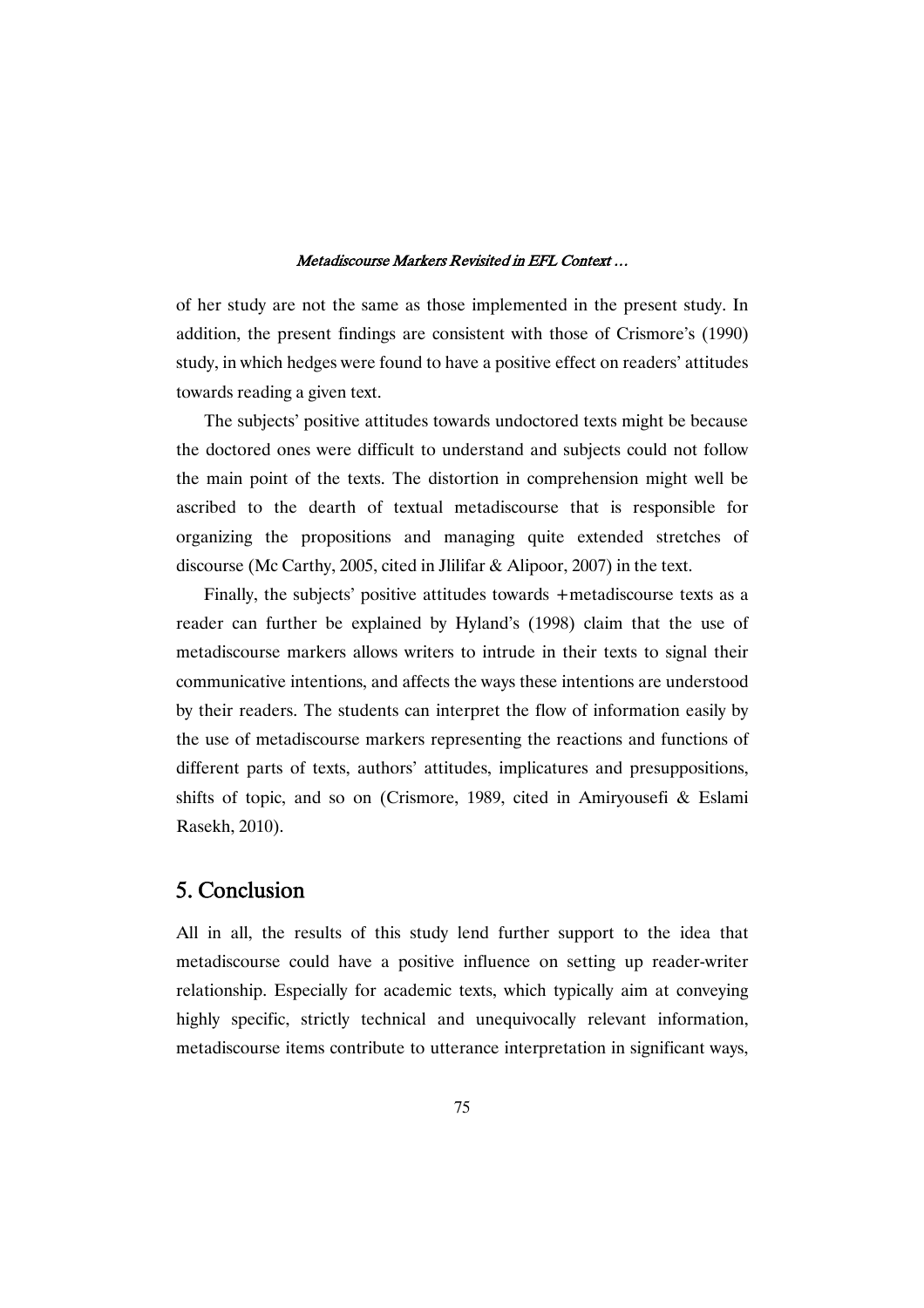by creating the linguistic infrastructure for maximally effective communication of ideas.

However enticing the results of the current study might appear, the mere use of questionnaire as the main means of data collection is likely to be regarded as one of the limitations of the research at hand, toward which due heed is to be paid on the part of the prospective studies; the authors are aware that the use of other data collection procedures such as face-to-face interviews with the learners successive to the reading of the texts would have enriched the current scrutiny. Nonetheless, it is hoped that the current probe has partly succeeded in making at least partial contribution to the enhancement of language teaching and learning, particularly with regard to macro-level perspectives such as the rumination over the key role of metadiscursive awareness.

# 6. Implications of the Study

The most important contribution of this study is its classroom applications, which have certain implications for both L2 teachers and learners. The findings might imply that both language teachers and learners should pay particular attention to the concept of metadiscourse while teaching or learning language. Through raising the learners' awareness toward metadiscourse, teachers can enable their students to become better readers and more insightful writers. If the students become aware of the fact that texts consist of both propositional content and interactional elements, they can comprehend the texts better by following the writer's line of argumentation, and will also be able to write more comprehensibly by anticipating their readers' interaction with the content. Overall, the current study is thought to reconfirm the advantages of bringing metadiscourse markers into learners' foreground of attention.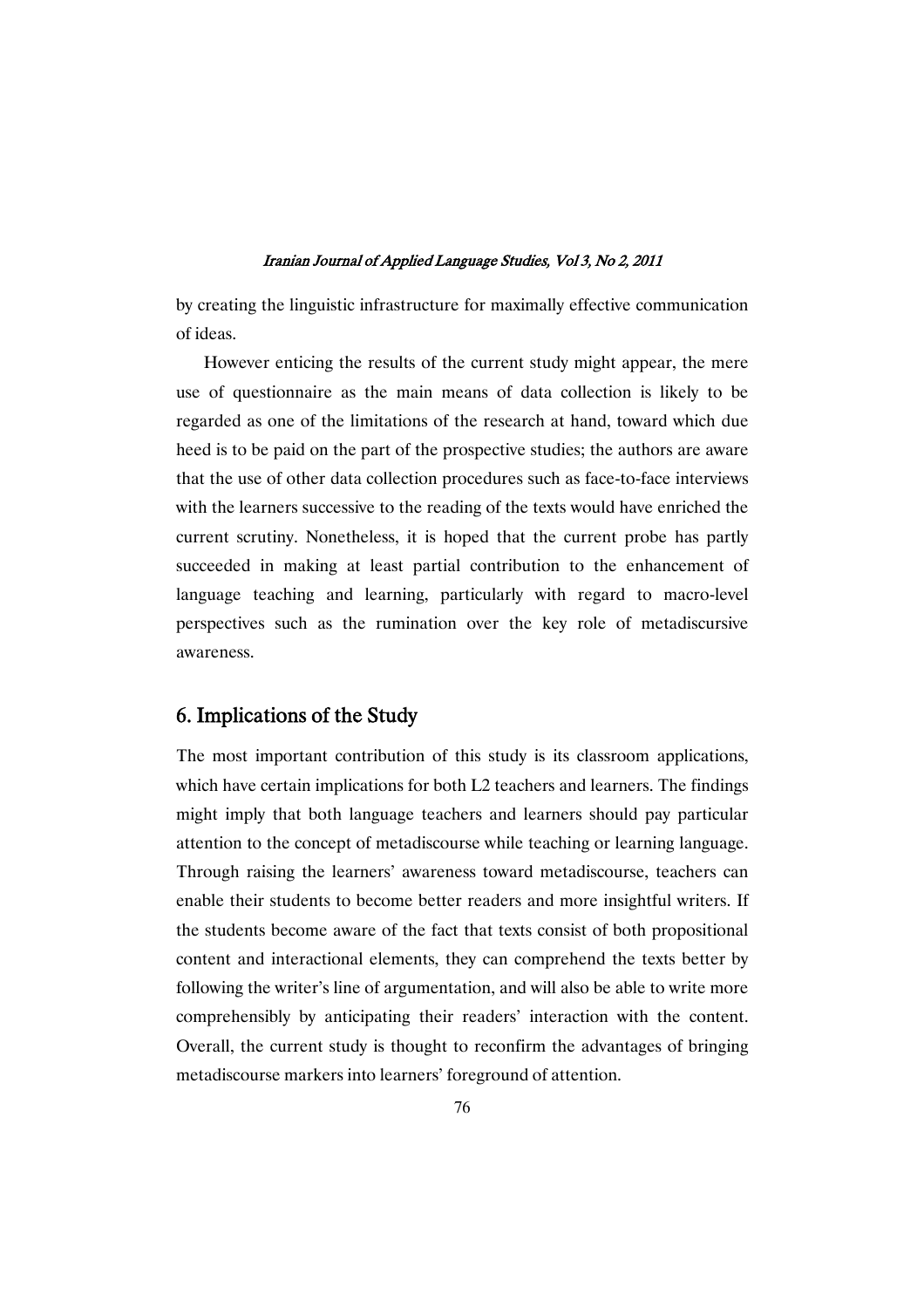Hyland (2005a) believes that an awareness of metadiscourse offers three main advantages to students. *First*, it helps them better understand the cognitive demands that texts make on readers and the ways writers can assist them to process information. *Second*, it provides them with enough resources to take a stance toward their ideas. Third, it enables them to negotiate that stance, and engage with their readers. Crismore et al. (1993) also state that attention must be paid to giving students metacognitive awareness of metadiscourse and strategies for its use, so that they may understand how to take the author, maintain schemas by connecting sentences, shift topics, recognize an introduction, transition, and a conclusion, identify the author's attitudes and whether he is being subjective or objective, and realize the relevant signals and circumstances, which define the rhetorical situation of the text.

In view of the diverse gains associated with metadiscourse awareness, it sounds more beneficial for learners to receive appropriate instruction regarding both interactive and interactional kinds of metadiscourse markers. From the textual viewpoint, students can be asked to identify instances of frame markers and then predict content. Attention to logical connectives will help students analyze the writer's line of reasoning and rhetorical strategies. Tracing endophoric markers can help students understand the macrostructure of a text and will also encourage them to retain and build on newly acquired knowledge. Students can also be encouraged to notice code glosses as the writer's way of helping them to understand important new concepts.

On the interpersonal level, students can look for hedges, attitude markers and emphatic pronouns and reflect on why the writer has chosen to use these features. Attitude markers can prompt students to contribute their own ideas and thus critically react to the text. Although it may not be appropriate to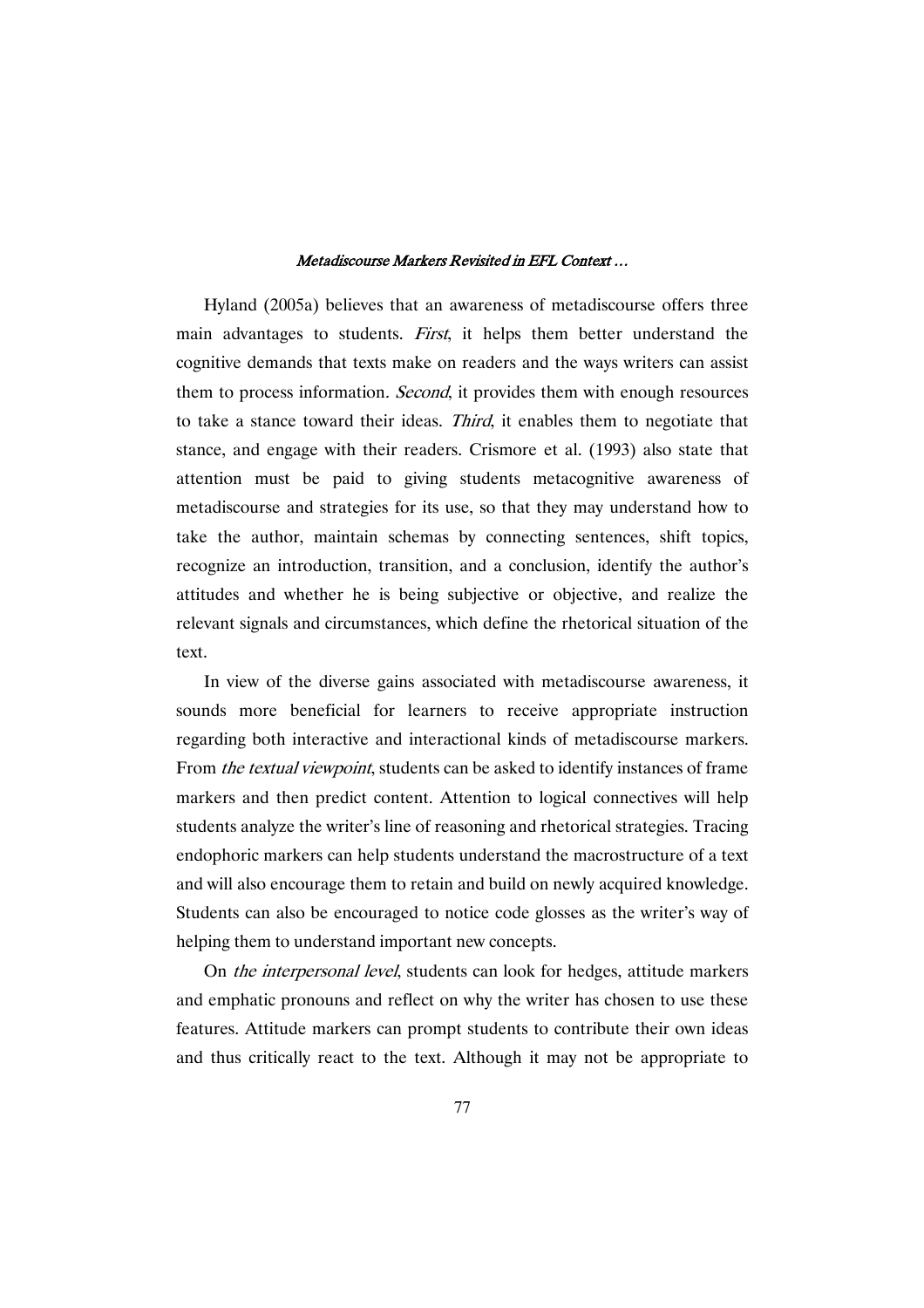burden students with terminology of metadiscourse, teachers can nonetheless exploit the concepts when working with students in this way. For example, a series of simple questions (e.g., Where does the writer tell you what is coming next, Where does the writer mention other parts of the text, How does the writer tell you that he/she is not completely sure, etc.) could be employed instead.

The findings also have implications for syllabus designers and material developers. This study identifies some guides to be incorporated into language learning and teaching curricula. In other words, the findings might suggest that teaching metadiscourse markers should be a part of some language courses. Furthermore, the results can help feed into the process of designing relevant and authentic course material. Language books should enable learners to not only understand those materials and use them as appropriately as possible, but also teach them how to use those markers as a strategy for comprehending the texts and also communicating with others. Appropriate language teaching materials should be written to ask learners to identify the instances of metadiscourse in texts while reading and to make proper use of them while writing.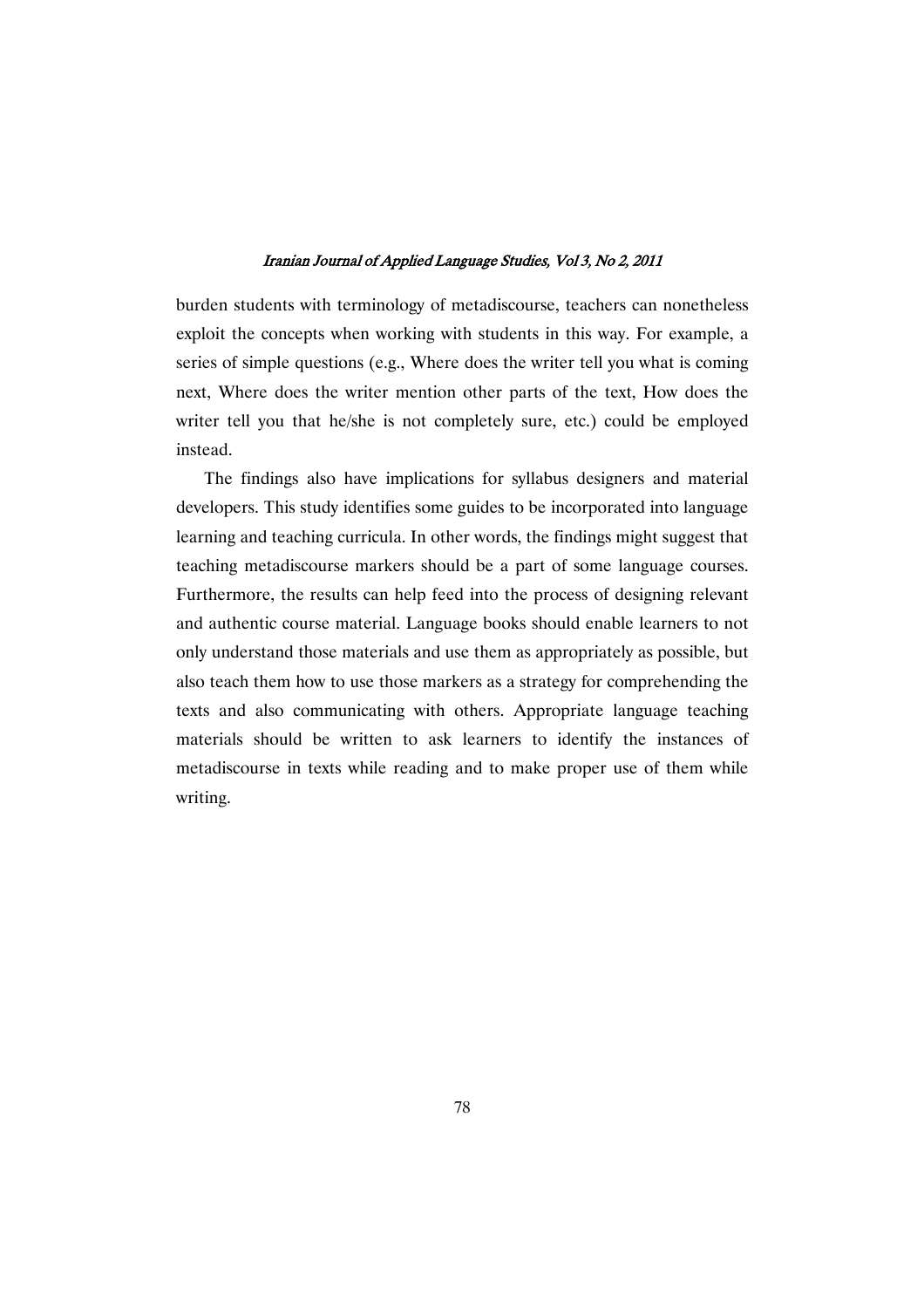# References

- Amiryousefi, M., & Eslami Rasekh, A. (2010). Metadiscourse: Definitions, issues and its implications for English teachers. English Language Teaching, 3(4), 159-167.
- Bruce, N. J. (1989). The role of metadiscourse, speech acts and the language of abstraction in <sup>a</sup> top-down approach to teaching English for academic purposes. Paper presented at the European Languages for Special Purposes Symposium, Budapest, Hungary.
- Cammicottoli, B. C. (2003). Metadiscourse and ESP reading comprehension: An exploratory study. *Reading in a Foreign Language*, 15(1), 15-33.
- Crismore, A. (1990). Metadiscourse and discourse processes: Interactions and issues. Discourse Processes, <sup>13</sup>, 191-205.
- Crismore, A., Markakanen, R., & Steffensen, M. (1993). Metadiscourse in persuasive writing: A study of texts written by American and Finnish university students. Written Communication, 10(1), 39-71.
- Dafouz-Milne, E. (2008). The pragmatic role of textual and interpersonal metadiscourse markers in the construction and attainment of persuasion: A cross-linguistic study of newspaper discourse. Journal of Pragmatics, <sup>40</sup>, 95- 113.
- Dahl, T. (2004). Textual metadiscourse in research articles: A marker of national culture or of academic discipline?. Journal of Pragmatics, <sup>36</sup>, 1807-1825.
- Hyland, K. (1998). Persuasion and context: The pragmatics of academic metadiscourse. Journal of Pragmatics, <sup>30</sup>, 437-455.
- Hyland, K. (2001). Bringing in the reader: Addressee features in academic articles. Written Communication, <sup>18</sup>(4), 549-574.
- Hyland, K. (2005a). *Metadiscourse: Exploring interaction in writing*. London and New York: Continuum.
- Hyland, K. (2005b). Stance and engagement: A model of interaction in academic discourse. Discourse Studies, 7(2), 173-192.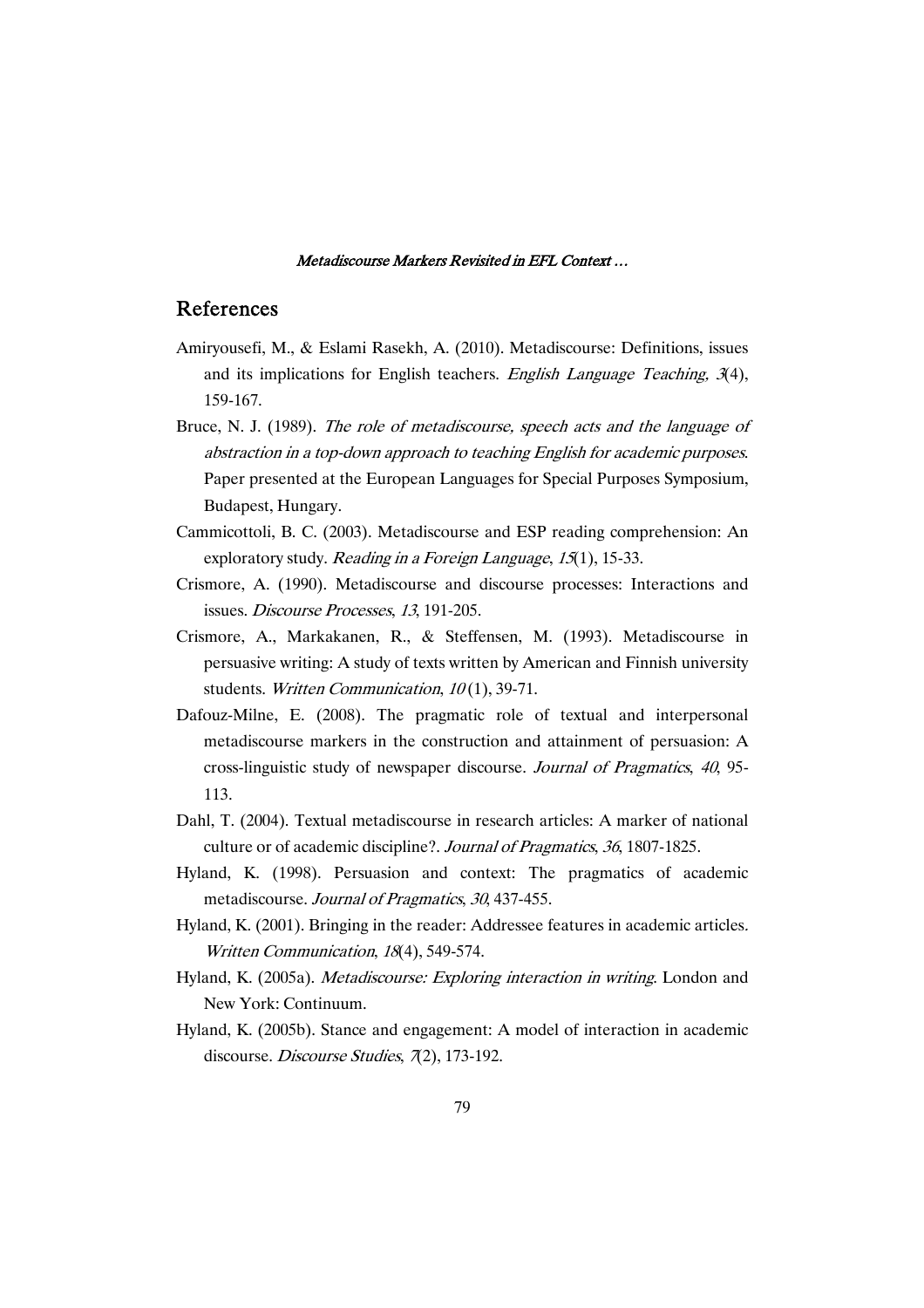- Hyland, K., & Tse, P. (2004). Metadiscourse in academic writing: A reappraisal. Applied Linguistics, 25(2), 156-177.
- Ifantido, E. (2005). The semantics and pragmatics of metadiscourse. Journal of Pragmatics, <sup>37</sup>, 1325-1353.
- Jalilifar, A., & Alipoor, M. (2007). How explicit instruction makes a difference: Metadiscourse markers and EFL learners' reading comprehension skill. Journal of College Reading and Learning, <sup>38</sup>(1), 35-52.
- Mao, L. R. (1993). I conclude not: Toward a pragmatic account of metadiscourse. Rhetoric Review, <sup>11</sup>(2), 265-289.
- Parvaresh, V., & Nemati, M. (2008). Metadiscourse and reading comprehension: The effects of language and proficiency. Electronic Journal of Foreign Language Teaching, <sup>5</sup>(2), 220-239.
- Thompson, G. (2001). Interaction in academic writing: Learning to argue with the reader. Applied Linguistics, 22(1), 58-78.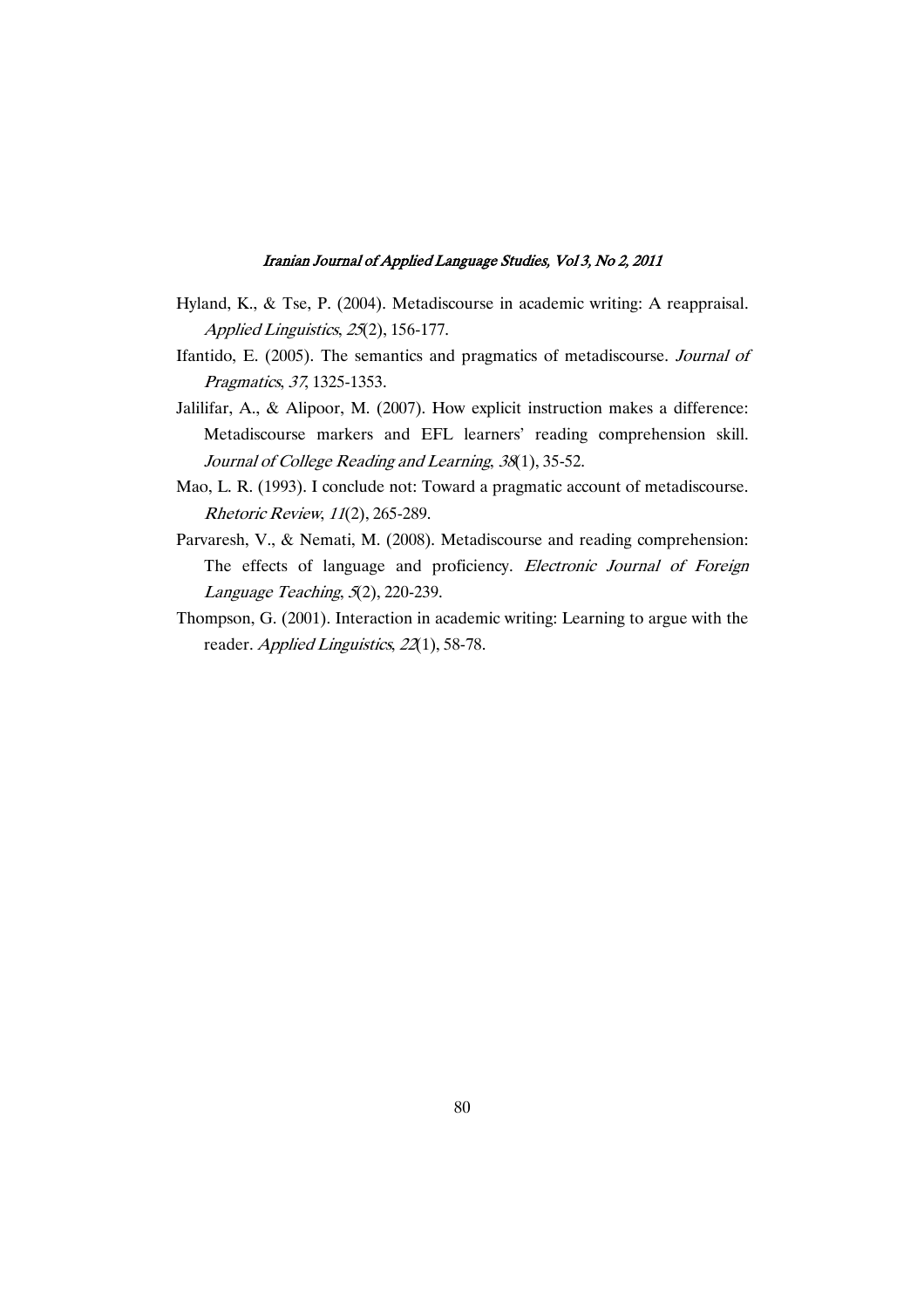### Appendix A: Text 1

# Please read the following texts:

### Text A: How is language viewed?

Language is for communication. Linguistic competence, the knowledge of forms and meanings is, just one part of communicative competence. Another aspect of communicative competence is knowledge of the functions language is used for. A variety of forms can be used to accomplish a single function. A speaker can make a prediction by saying 'it may rain', 'perhaps it will rain'. The same form of the language can be used for a variety of functions. 'May' can be used to make a prediction or to give permission 'They may sit in the back.' The learner needs knowledge of forms and meanings and functions. He must use this knowledge and take into consideration the social situation in order to convey his intended meaning appropriately. A speaker can seek permission using 'may' 'May I have a piece of fruit?' If the speaker perceives his listener as being more of a social equal, the situation as being informal, he would more likely use 'can' to seek permission 'Can I have a piece of fruit?'

### Text B: How is language viewed?

Language is for communication. Linguistic competence, the knowledge of forms and meanings is, **however**, just one part of communicative competence. Another aspect of communicative competence is knowledge of the functions language is used for. As we have seen in this lesson, a variety of forms can be used to accomplish a single function. A speaker can make a prediction by saying, **for example** 'it may rain' or 'perhaps it will rain'. Conversely the same form of the language can be used for a variety of functions. 'May' for instance, can be used to make a prediction or to give permission ('They may sit in the back') (Celce-Murcia & Larsen-Freeman, 1983). Thus, the learner needs knowledge of forms and meanings and functions. However, he must also use this knowledge and take into consideration the social situation in order to convey his intended meaning appropriately. A speaker can seek permission using 'may' ('May I have a piece of fruit ?'), however, if the speaker perceives his listener as being more of a social equal or the situation as being informal, he would more likely use 'can' to seek permission ('Can I have a piece of fruit ?').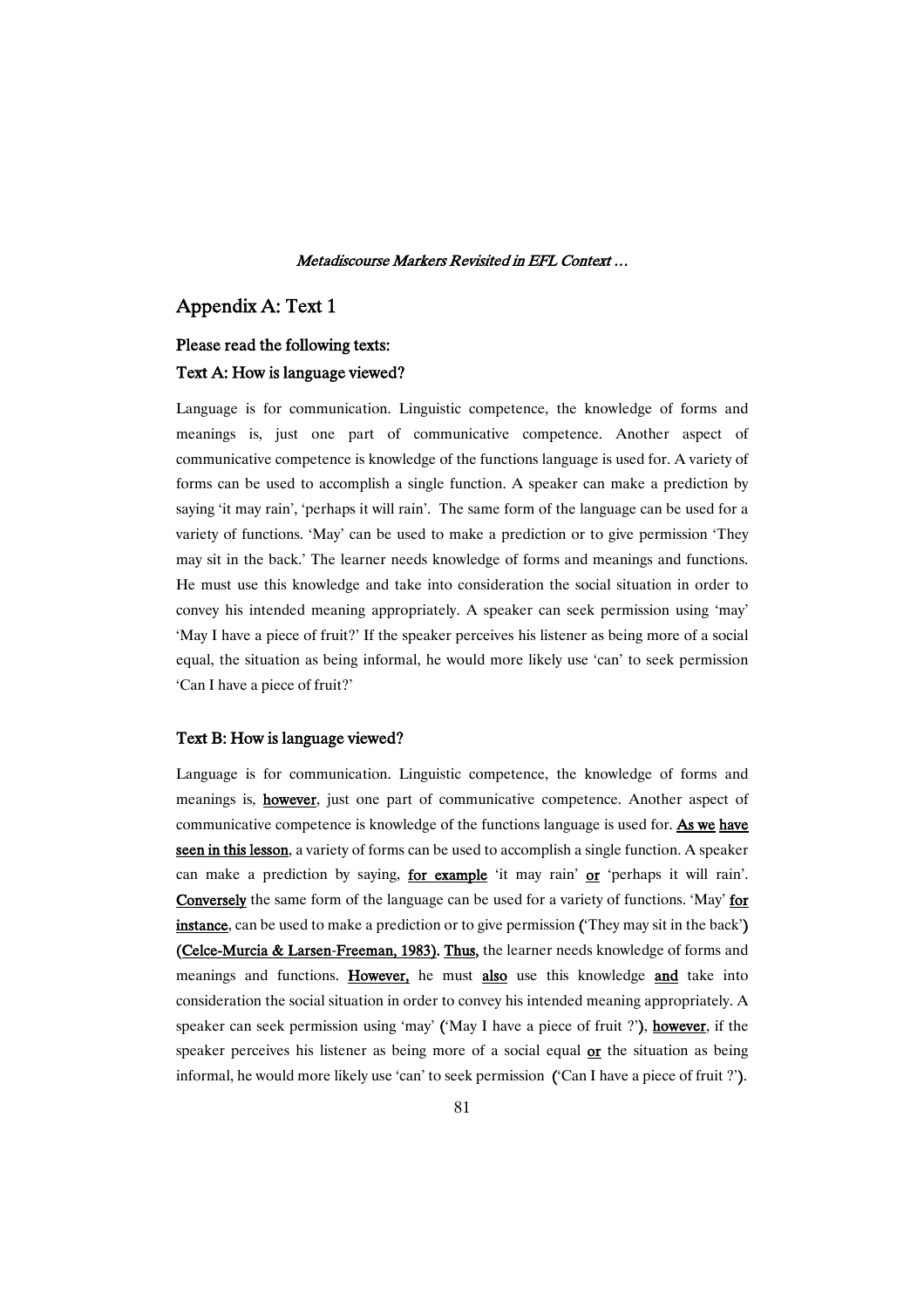# Appendix A: Text 2

# Please read the following texts Text A: Reading activities

As has been said, reading has much in common with listening, and many aspects of the teaching of reading comprehension are similar to the teaching of listening comprehension. Texts should as far as possible be what the learners want or need to read. Many course books nowadays contain reading texts, like the one about chimpanzee medicine on page 73. But there are alternatives to texts which are of little interest and are trying to give practice in grammar not reading comprehension, like the one about Mary Tom and Jack on pages 72-3. If necessary, teachers can substitute or supplement the reading material in course book with authentic material from magazines, newspapers, holiday brochures, and books. They simplify such material for lower level classes, and design suitable activities and exercises. The text is one element in a reading activity. As in listening comprehension practice, three stages are recommended to make reading more realistic and interesting: pre-reading, while-reading and post-reading.

### Text B: Reading activities

As we have said, reading has much in common with listening, and many aspects of the teaching of reading comprehension are similar to the teaching of listening comprehension. For example, the selection of texts is just as **important**. They should as far as possible be what the learners **might really** want or need to read. Many course books nowadays contain potentially interesting reading texts, like the one about chimpanzee medicine on page 73. But you still need to be prepared to find alternatives to texts which are of little interest and are really trying to give practice in grammar not reading comprehension, like the one about Mary Tom and Jack on pages 72-3. If necessary, *it is relatively easy* to substitute or supplement the reading material in your course book with authentic material from magazines, newspapers, holiday brochures, and books. You may need to simplify such material for lower level classes, and you will need to design suitable activities and exercises. The text is only one element in a reading activity. As in listening comprehension practice,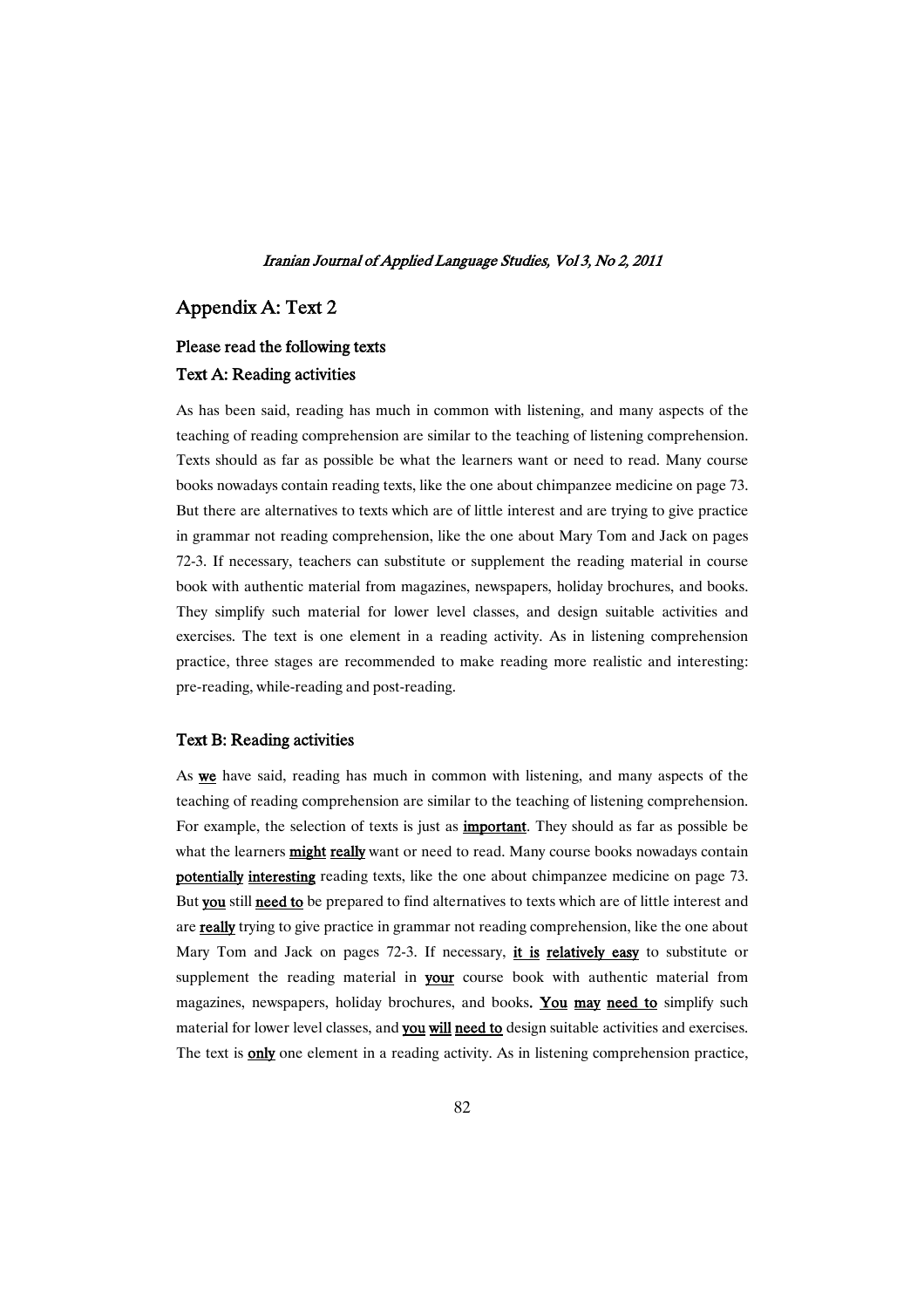three stages are **generally** recommended to make reading more realistic and interesting: pre-reading, while-reading and post-reading.

# Appendix A: Text 3

# Please read the following texts TextA:Simulation

Simulation is a large-scale role-play. Role cards are normally used, there is a lot of other printed and recorded background information, newspaper articles, graphs, memos, news flashes which, come at the start of the simulation or appear while the simulation is unfolding, causing all participants to take note of the new data, possibly read just their positions. The intention is to create a much more complete, complex 'world', of a business company, television studio, and government body.

The participants are all members of a UFO-spotters society at their annual meeting. They are deciding how they could better publicise their cause to the public. They have some facts about UFO incidents and some government statements (collected from magazines and the Internet). At an appropriate point in the simulation (one-third of the way through), introducing a new flash that a UFO has landed in Siberia changes the direction of the meeting! Interventions include a request to interview members of the society, news that the UFO was another fake.

### TextB:Simulation

Simulation is really a large-scale role-play. Role cards are normally used, but there is often quite a lot of other printed and recorded background information **as well** – newspaper articles, graphs, memos, news flashes, etc. – which may come at the start of the simulation or appear while the simulation is unfolding, causing all participants to take note of the new data **and possibly** read just their positions. The intention is to create a much more complete, complex 'world', say, of a business company, television studio, government body, etc.